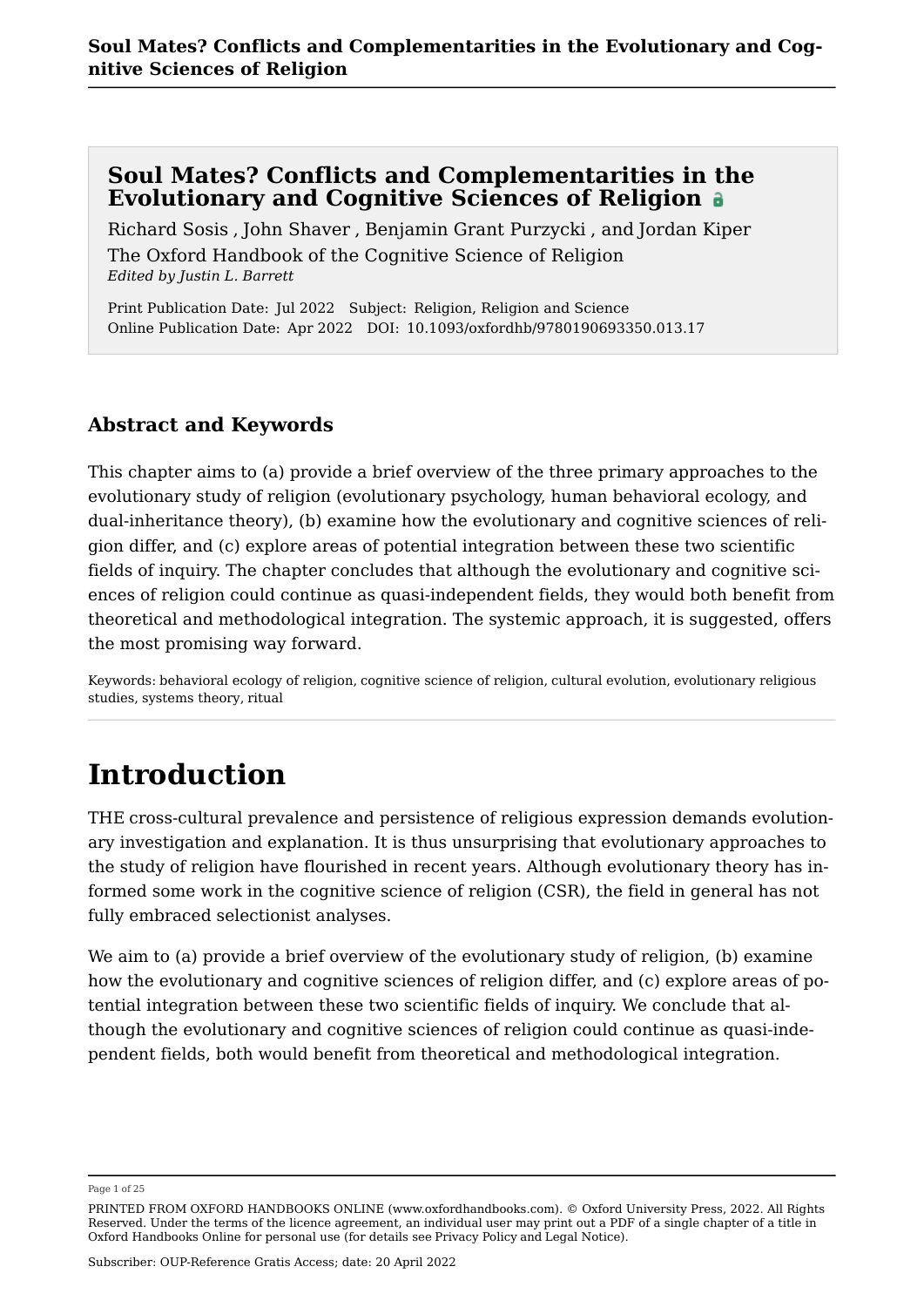# **(p. 350) The Evolutionary Study of Religion: A Brief History**

The evolutionary study of religion begins with Charles Darwin. Darwin, after all, offered a mechanism to explain evolutionary change—namely, natural selection. Yet, despite an illustrious founder, the beginnings of the evolutionary study of religion were not auspicious. Remarkably, Darwin thought the solution to the problem of the origin of religion was self-evident. In *Descent of Man, and Selection in Relation to Sex* (1871), he wrote: "As soon as the important faculties of the imagination, wonder, and curiosity, together with some power of reasoning, had become partially developed, man would naturally crave to understand what was passing around him, and would have vaguely speculated on his own existence" ([Darwin, 2005;](#page-17-0) p. 678). In other words, once the human mind evolved, people needed answers to existential problems; religions, Darwin suggested, evolved to provide those answers.

Reading Darwin's comments on religion is a mildly disturbing experience for those of us who hold him as one of our intellectual heroes. How could Darwin, who was so careful in his analyses of the hundreds of species he discussed throughout his writings, completely miss that the structure and form of religion cry out for explanation? Simply contemplating one's existence does not lead one to build ornate cathedrals, undergo circumcision, forgo sex, or turn one's dinner into charcoal for immaterial beings. And as anthropologists have long noted, unlike typical explanations of events, which seek to clarify and simplify, religious explanations make things more complicated ([Evans-Pritchard, 1937](#page-17-1)). Religions, as [Sperber \(1985](#page-22-0), p. 85) observes, "create relevant mysteries." Darwin was correct that humans gravitate toward religious explanations, but he apparently did not appreciate the complexity of this process. As Hume famously commented, "explanation is where the mind rests"; but Darwin took us no further in understanding why the human mind so often rests on religious explanations.

Following Darwin, the evolutionary study of religion proceeded, by all measures, rather slowly. It was nearly a full century after Darwin's initial thoughts before another biologist would seriously engage the study of religion. It was marine biologist and Oxford professor Sir Alister Hardy, who is most famous or, more accurately, infamous for his aquatic ape hypothesis—but he also had a deep interest in religion. He was invited to give the Gifford Lectures at Aberdeen University in 1963–1964 and 1964–1965, and he used them to offer an evolutionary explanation of religion. Hardy was impressed by the universality of religious experience and proposed that religion evolved because it was favored by natural selection. Hardy's lectures were published in two volumes, regrettably entitled *The Living Stream* [\(Hardy, 1965](#page-17-2)) and *The Divine Flame* ([Hardy, 1966\)](#page-18-0). With these titles, these works were probably shelved next to books on new age spirituality and, not surprisingly, they have largely been forgotten. Although Hardy founded the Religious Experience Research Centre, for which he was awarded the Templeton Prize in 1985, his work did not jumpstart the still embryonic evolutionary study of religion.

Page 2 of 25

PRINTED FROM OXFORD HANDBOOKS ONLINE (www.oxfordhandbooks.com). © Oxford University Press, 2022. All Rights Reserved. Under the terms of the licence agreement, an individual user may print out a PDF of a single chapter of a title in Oxford Handbooks Online for personal use (for details see [Privacy Policy](https://global.oup.com/privacy) and [Legal Notice\)](https://www.oxfordhandbooks.com/page/legal-notice).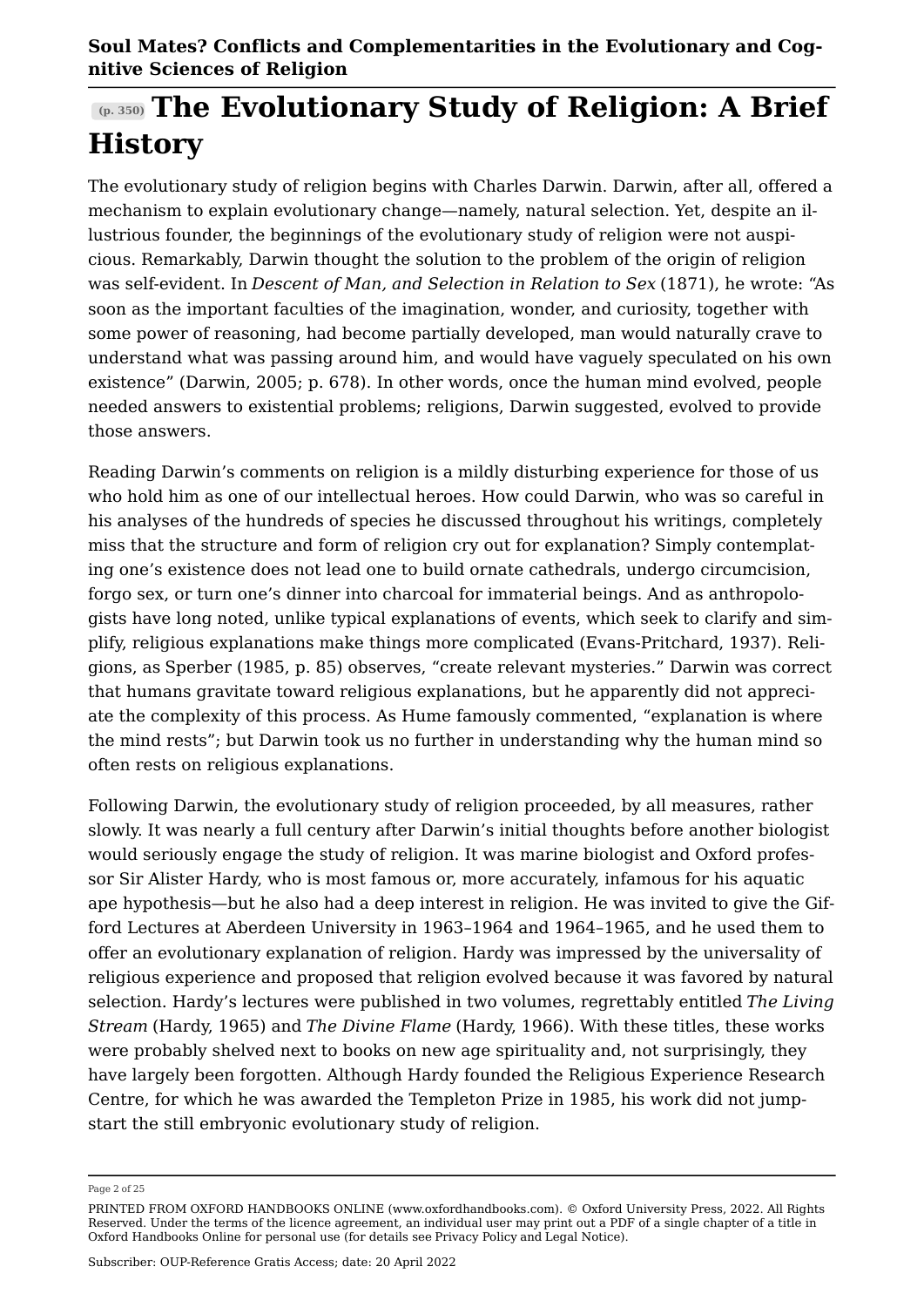**(p. 351)** A decade later, however, the evolutionary study of religion began showing signs of life. The eminent Harvard entomologist, E. O. Wilson, included a chapter on religion in his award-winning *[On Human Nature](#page-23-0)* [\(1978\)](#page-23-0). Wilson proposed that successful religions were those that enhanced the survivorship and reproduction of populations. Motivated by Wilson's writings, biological anthropologist [Vernon Reynolds and sociologist Ralph Tanner](#page-20-0)  [\(1983\)](#page-20-0) collaborated on an innovative study entitled *The Biology of Religion*, in which they argued that religion was a "handbook of parental investment." They showed that in economically poor environments, whose populations experienced high mortality rates, religions were generally pronatalist; whereas in areas of greater health and wealth religions were antinatalist. Their findings were important because they suggested that religion was not irrational or impervious to external forces such as economics and the environment; rather, religions adapted to their local ecologies. Indeed, [Reynolds and Tanner \(1995\)](#page-20-1) retitled the revised version of their book *The Social Ecology of Religion*.

The rest of the 1980s and most of the 1990s remained notably stagnant for the evolutionary study of religion. But by the mid- to late 1990s, an avalanche had begun, and suddenly a spate of books and articles by well-known academics applied evolutionary theory to the study of religion. For example, the renowned scholar of Greek religion and myth [Wal](#page-17-3)[ter Burkert \(1996\),](#page-17-3) examined Greek religion through a Darwinian lens in *The Creation of the Sacred*. And another prominent scholar, Cambridge zoologist [Robert Hinde \(1999\)](#page-18-1), published *Why Gods Persist*.

It is not until biologist David Sloan Wilson published *[Darwin's Cathedral](#page-23-1)* [\(2002\)](#page-23-1), however, that the evolutionary study of religion appears to have crossed the Rubicon. Wilson argued that religion had evolved because it benefits groups. In other words, religion is a group-level adaptation. Despite Wilson's reliance on group selection as an explanatory mechanism, an approach that elicited great skepticism among evolutionary researchers who were studying human behavior at the time, the book did catalyze the evolutionary study of religion. It would probably be overstating the impact of *Darwin's Cathedral* to say that Wilson was the founder of the contemporary evolutionary study of religion, but his work is surely one of the major influences in the field. Although evolutionary anthropologists [Lee Cronk \(1994\)](#page-17-4) and [William Irons \(1996\)](#page-18-2) had pursued pioneering adaptationist analyses of religion in the 1990s, it was Wilson's work, and subsequent collaborations, that gave the adaptationist approach to religion visibility, and introduced the evolutionary study of religion to religious studies and other humanities-based scholars.

It is worth noting that prior to *Darwin's Cathedral*, research in the cognitive science of religion was not completely devoid of evolutionary thinking. Several landmark studies by scholars who focused on religious cognition, such as Guthrie's ([1980](#page-17-5), [1993](#page-17-6)) work on anthropomorphism, relied on evolutionary frameworks to support their theories. But it was not until the early 2000s that the evolutionary and cognitive sciences of religion began to cross-pollinate. The early 2000s saw the publication of seminal books in the cognitive science of religion by two cognitive anthropologists: *Religion Explained* by [Pascal Boyer](#page-16-0)  [\(2001\),](#page-16-0) and *In Gods We Trust* by [Scott Atran \(2002\)](#page-16-1). Both volumes, whose impact on the cognitive science of religion can hardly **(p. 352)** be overstated, drew from evolutionary

Page 3 of 25

PRINTED FROM OXFORD HANDBOOKS ONLINE (www.oxfordhandbooks.com). © Oxford University Press, 2022. All Rights Reserved. Under the terms of the licence agreement, an individual user may print out a PDF of a single chapter of a title in Oxford Handbooks Online for personal use (for details see [Privacy Policy](https://global.oup.com/privacy) and [Legal Notice\)](https://www.oxfordhandbooks.com/page/legal-notice).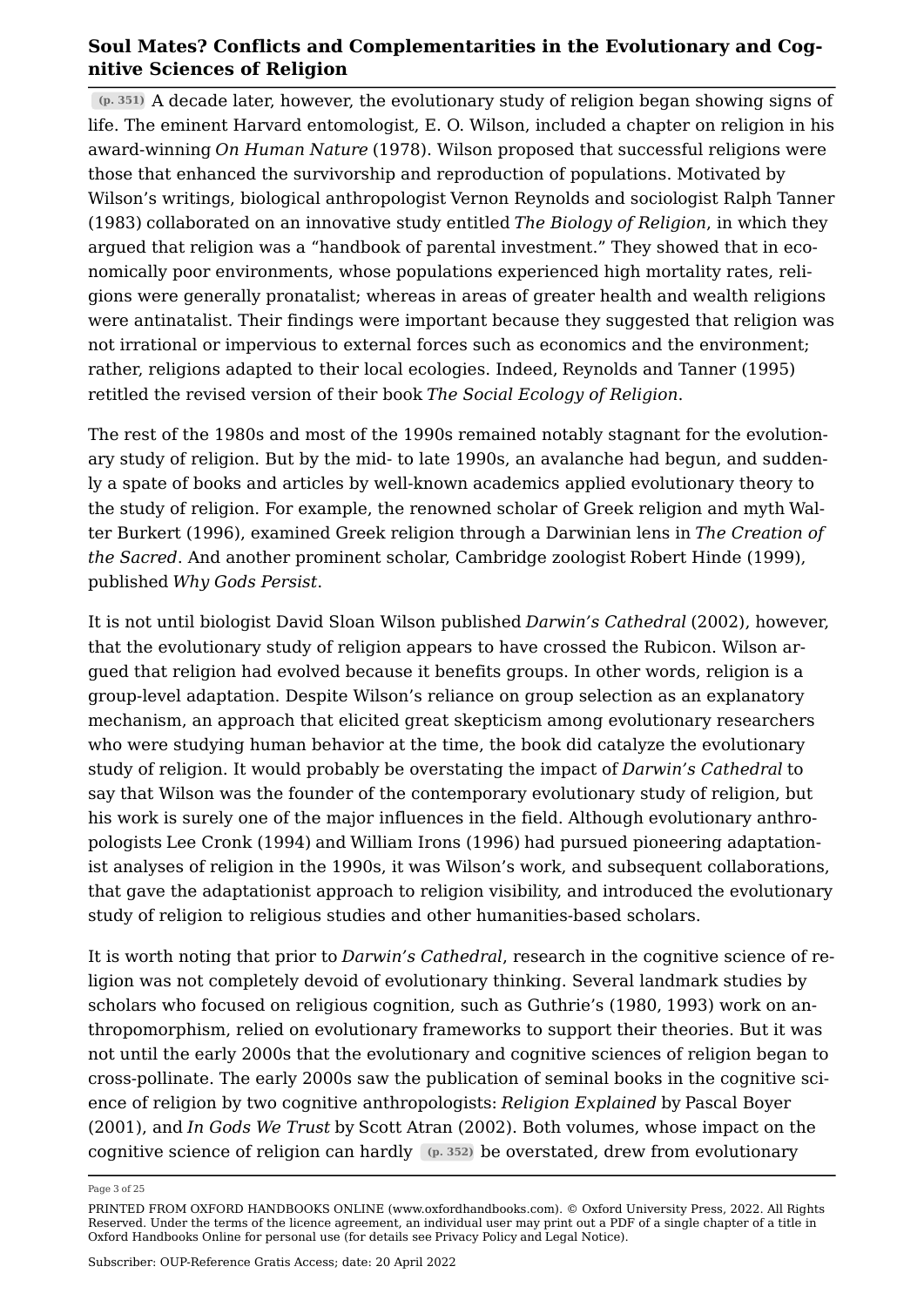psychology and treated religion as an evolutionary byproduct. However, as we will see, by defining religion as a byproduct, an analytical dead end, they were not well positioned to contribute to subsequent evolutionary analyses of religion.

## **Evolutionary Approaches to Religion**

The efforts to apply evolutionary theory to the study of religion do not represent a single unified endeavor or research program. Some of the differences, as we discuss below, are disciplinary and methodological in nature. Other differences, however, have deep theoretical roots. Among evolutionary scholars of religion, two of the most salient areas of disagreement concern (a) whether religion is a cognitive byproduct or a manifestation of adaptive behavioral plasticity, and (b) whether individual- or group-level selection processes have been a more potent evolutionary force in shaping the significant features of religion. The first of these disagreements has also been a topic of considerable debate between adaptationists and cognitive scientists of religion.

Researchers' focus of study strongly influences how they interpret the effects of natural selection on religion. When, for instance, researchers concentrate on the cognitive requirements of religious thought, they typically conclude that religious beliefs are merely byproducts of psychological adaptations that were designed for other purposes (e.g., [Boy](#page-16-0)[er, 2001](#page-16-0); [Guthrie, 1993](#page-17-6)). But when researchers examine the social consequences of ritual behavior, the adaptive benefits of religion become salient (e.g., [Alcorta & Sosis, 2005](#page-16-2)). When research emphasizes individual variation in religious behavior, it is obvious that these adaptive benefits are not equally achieved; some benefit more than others ([Cronk,](#page-17-4) [1994](#page-17-4); [Shaver, 2015](#page-20-2); [Shaver & Sosis, 2014\)](#page-21-0). However, research that has focused on grouplevel dynamics reveals that some religious groups are more successful than others. Scholars who are study these dynamics argue that religious groups function as adaptive units that are subject to cultural group selection ([Norenzayan, 2013](#page-19-0); [Wilson, 2002\)](#page-23-1).

These differences in research foci roughly correspond to three relatively distinct evolutionary approaches to the study of human behavior: *evolutionary psychology*, *human behavioral ecology*, and *dual inheritance theory* ([Smith, 2000\)](#page-21-1). We will describe how each of these evolutionary subfields has approached the study of religion.

Before proceeding, and by way of disclosure, we mention that the first author's background and training is primarily, but not exclusively, in human behavioral ecology. The coauthors, however, have broader training in all the evolutionary subfields. Moreover, we have collectively pursued research in all three subfields (e.g., [Kiper & Sosis, 2016;](#page-18-3) [Shaver, 2015](#page-20-2); [Shaver & Sosis, 2014;](#page-21-0) [Wildman & Sosis, 2011](#page-23-2)) and in the cognitive sciences (e.g., [Purzycki et al., 2012](#page-20-3)). Elsewhere, we have argued that viewing these evolutionary approaches as complementary, rather than contradictory, offers the greatest potential to explain the complex phenomenon of religion [\(Shaver et al., 2016](#page-21-2)). Since evolved **(p. 353)** cognitive faculties, memory and its organization, behavioral expression, interpersonal social psychological responses, and the social and natural environments are all at

Page 4 of 25

PRINTED FROM OXFORD HANDBOOKS ONLINE (www.oxfordhandbooks.com). © Oxford University Press, 2022. All Rights Reserved. Under the terms of the licence agreement, an individual user may print out a PDF of a single chapter of a title in Oxford Handbooks Online for personal use (for details see [Privacy Policy](https://global.oup.com/privacy) and [Legal Notice\)](https://www.oxfordhandbooks.com/page/legal-notice).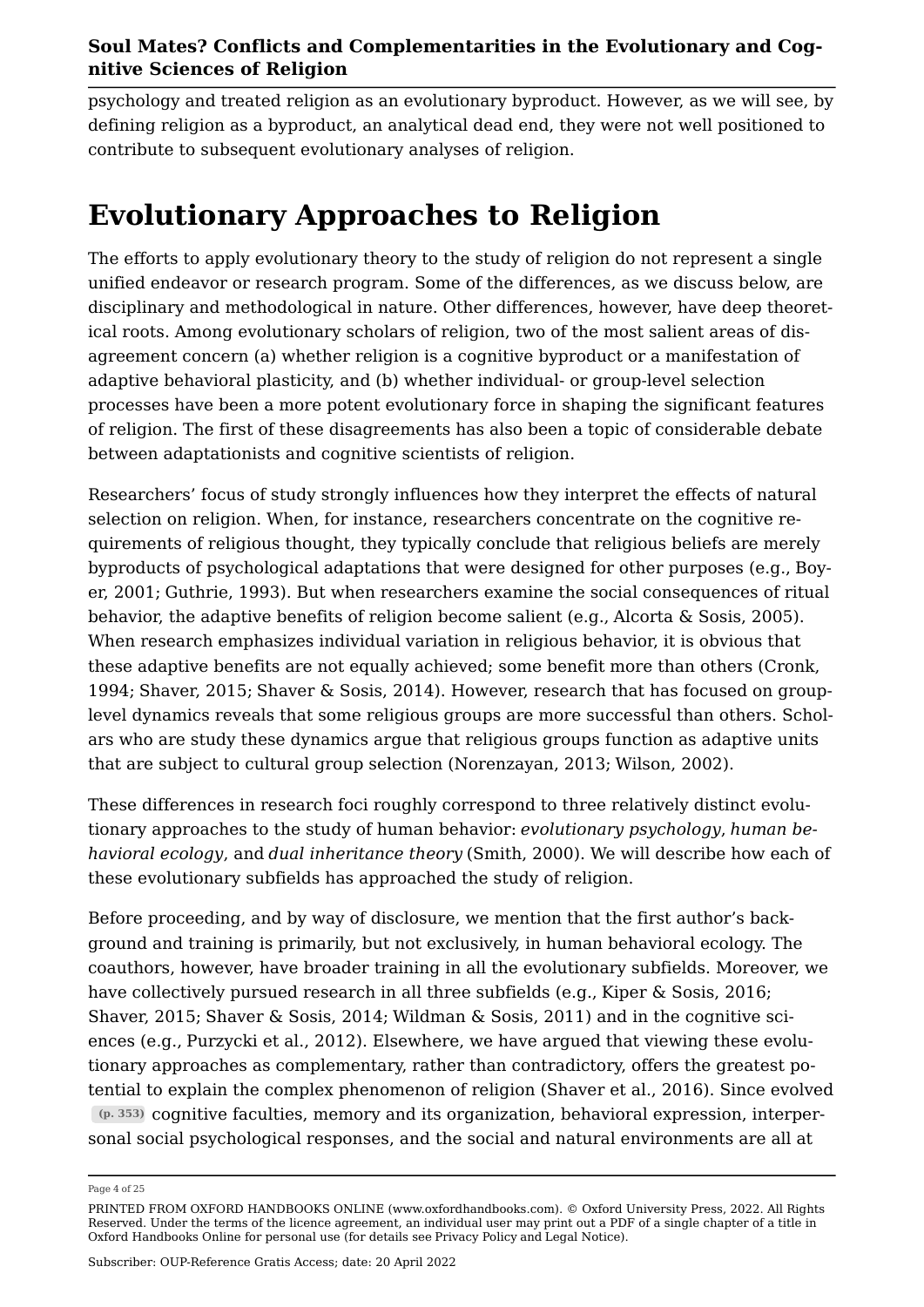play in the formation of religious systems, diverse approaches are necessary if we wish to uncover the evolutionary origins and development of religion.

## **Evolutionary Psychology of Religion**

Evolutionary psychologists use the theory of natural selection to generate hypotheses about pan-human psychological design; they contend that the human mind consists of several cognitive systems that were designed to solve specific adaptive problems that ancestral human populations faced [\(Tooby & Cosmides, 1992](#page-22-1)). Because the human brain consists of cognitive adaptations that are designed to solve ancestral problems, and because modern environments often differ substantially from ancestral ones, cognitive adaptations can produce thoughts and behaviors that are neutral, maladaptive, or even unrelated to the problems they arose to solve. Indeed, the majority of evolutionary psychologists of religion hold that the human tendency toward supernatural belief is an evolutionary byproduct of cognitive systems that were originally meant to solve adaptive problems unrelated to religion (Kirkpatrick, [2006](#page-18-4), [2008\)](#page-18-5). That is, the human proclivity to believe in the supernatural is the result of an evolved pan-human psychological design; but the cognitive architecture that supports supernatural belief did not arise because belief in supernatural agents was itself adaptive.

The theoretical stance of evolutionary psychologists motivates their research questions, which include questions about the developmental trajectories of the cognitive abilities that are assumed to contribute to supernatural belief, their presence in adults, and their cross-cultural prevalence. Evolutionary psychologists generally test their assumptions in laboratory and field experiments, as well as survey research. Cognitive scientists of religion who rely on evolutionary thinking have primarily allied themselves with evolutionary psychology. Indeed, the cognitive science of religion considers many of the researchers employing evolutionary psychology in the study of religion, such as Guthrie, Boyer, and Bering, as part of their intellectual community.

Evolutionary psychologists of religion assume that several cognitive systems contribute to our propensity to believe in the supernatural. Notably, [Guthrie \(1993\)](#page-17-6) argues that the human tendency to anthropomorphize arose as a result of selection pressures that favored the ability to perceive agents and agency in the environment, and that these abilities contribute to the human propensity to interpret events in terms of supernatural agency. He suggests that perceiving agents, even when there are none, is advantageous because *not* detecting harmful agents that are present would be deleterious. Although this promiscuous agency detection did not emerge for purposes relating to religion, and though the evolutionary roots of this capacity run deep, it is nonetheless the ability to perceive unseen agents that gives rise to religious perceptions and explanations of the mysterious ([Barrett, 2004;](#page-16-3) cf. [Andersen, 2019](#page-16-4); [Van Leeuwen & van Elk, 2018](#page-23-3)). Furthermore, perceptions of spirits, demons, gods, and other supernatural agents are **(p. 354)** the natural byproduct of such a sensitive system. Humans explain the world in terms of agency, and frequently believe that events are caused by supernatural agents.

Page 5 of 25

PRINTED FROM OXFORD HANDBOOKS ONLINE (www.oxfordhandbooks.com). © Oxford University Press, 2022. All Rights Reserved. Under the terms of the licence agreement, an individual user may print out a PDF of a single chapter of a title in Oxford Handbooks Online for personal use (for details see [Privacy Policy](https://global.oup.com/privacy) and [Legal Notice\)](https://www.oxfordhandbooks.com/page/legal-notice).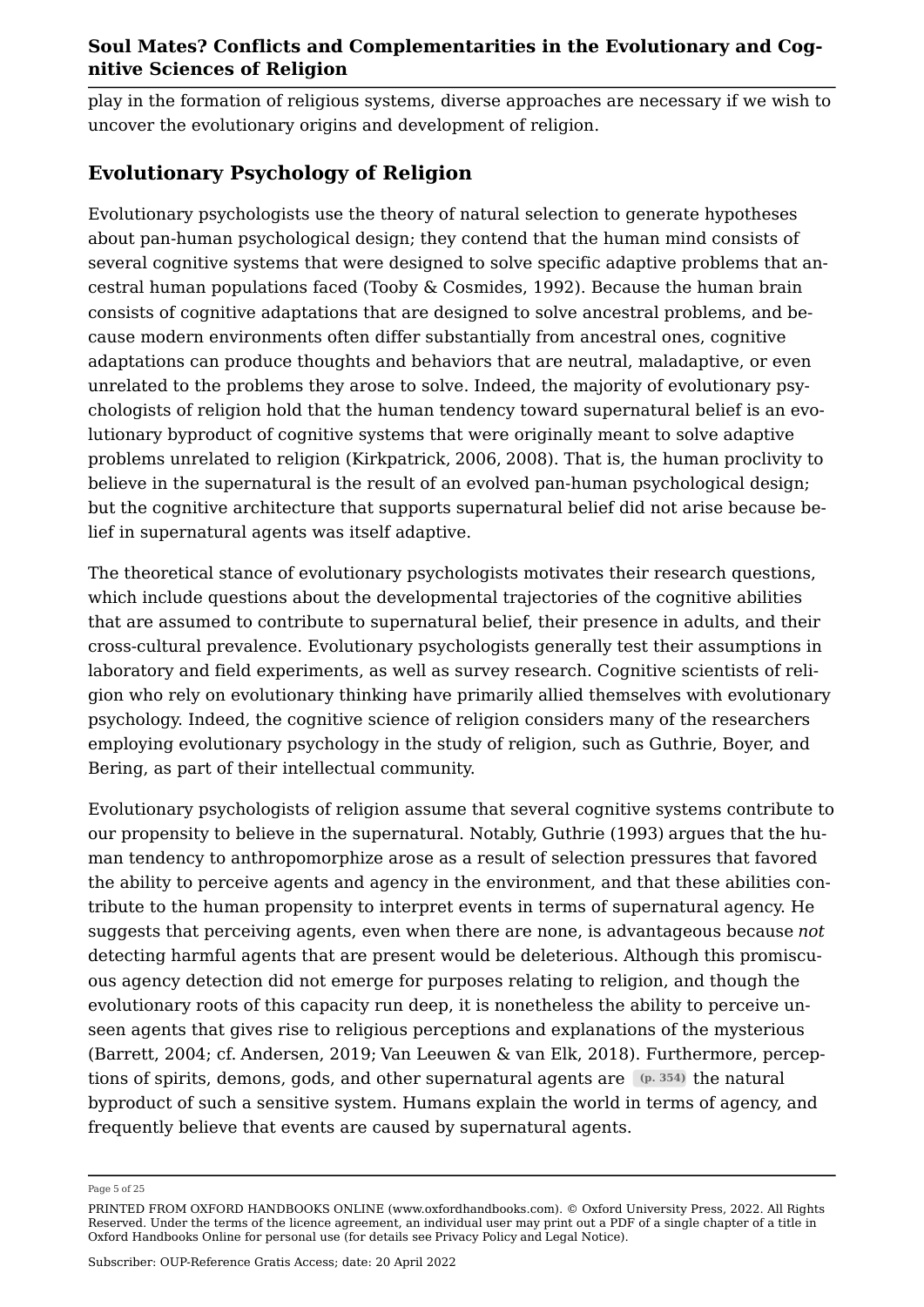Human social interactions require the ability to understand and appreciate what others are thinking and feeling. Indeed, human sociality is built on the cognitive ability to interpret other individuals as having their own distinct perceptions, desires, and beliefs. This capacity, known as theory of mind ([ToM]; [Premack & Woodruff, 1978\)](#page-19-1), arose for reasons unrelated to religion, but it now contributes to the human propensity to believe that supernatural agents have minds and their own wishes and desires. But perceiving and thinking about such entities would contribute little to human sociality unless it tapped into moral cognition as well [\(Gray et al., 2012](#page-17-7)). Some evidence suggests that it does ([Purzy](#page-20-3)[cki et al., 2012\)](#page-20-3), even when the gods are not thought of as concerned with moral behavior (Purzycki, [2013](#page-19-2), [2016](#page-19-3)).

Other work suggests that humans are primed from an early age to accept teleological explanations. Deborah Kelemen, for example, has suggested that children are "intuitive theists," who believe that things in the natural world have been purposefully designed ([Kele](#page-18-6)[men, 2004\)](#page-18-6). Her studies have shown that children readily assert that both natural objects and artifacts exist for a reason. Moreover, this bias is not limited to children; lesser educated adults show the same tendency ([Casler & Kelemen, 2007\)](#page-17-8), and under conditions of high cognitive load, even scientifically trained adults exhibit the same biases ([Kelemen &](#page-18-7)  [Rossett, 2009](#page-18-7)). Although "promiscuous teleology" is thought to be the result of cognitive modules that evolved to reason about the biological world (e.g., [Atran, 1995](#page-16-5)), it also renders belief in a creator intuitive, and leads to interpretations that events happen for a purpose—an interpretive framework that many religions share.

Although the mainstream view among evolutionary psychologists is that religious representations are evolutionary byproducts, a few scholars have proposed that selection processes have resulted in specific psychological adaptations for religion. For example, [Bering \(2006\)](#page-16-6) has provided evidence in support of the contention that humans are intuitive dualists, and unless formally taught otherwise, they exhibit a tendency to conceptually separate minds from bodies. This propensity leads to the belief that minds and/or souls can continue to exist after death ([Bering, 2006\)](#page-16-6). Additionally, [Johnson and Bering](#page-16-6)  [\(2006\)](#page-16-6) argue that the human tendency to fear supernatural punishment is an adaptation that arose because individuals who feared supernatural punishment were able to inhibit self-interested behaviors and social transgressions that would have been punished by other group members. Because god-fearing individuals were more successful at reaping the benefits of cooperation in ancestral environments, selection favored these propensities. Others argue that religions evolved, at least in part, to support mate discrimination or finding other individuals who prefer monogamous long-term relationships and high fertility [\(Slone, 2008](#page-21-3); Weede et al., 2008). Indeed, several authors interpret the lower promiscuity and higher fertility levels of religious people as an outcome of such strategies ([Blume, 2010](#page-16-7); [Bulbulia et al., 2015](#page-17-9); [Kaufmann, 2010](#page-18-8)).

Page 6 of 25

PRINTED FROM OXFORD HANDBOOKS ONLINE (www.oxfordhandbooks.com). © Oxford University Press, 2022. All Rights Reserved. Under the terms of the licence agreement, an individual user may print out a PDF of a single chapter of a title in Oxford Handbooks Online for personal use (for details see [Privacy Policy](https://global.oup.com/privacy) and [Legal Notice\)](https://www.oxfordhandbooks.com/page/legal-notice).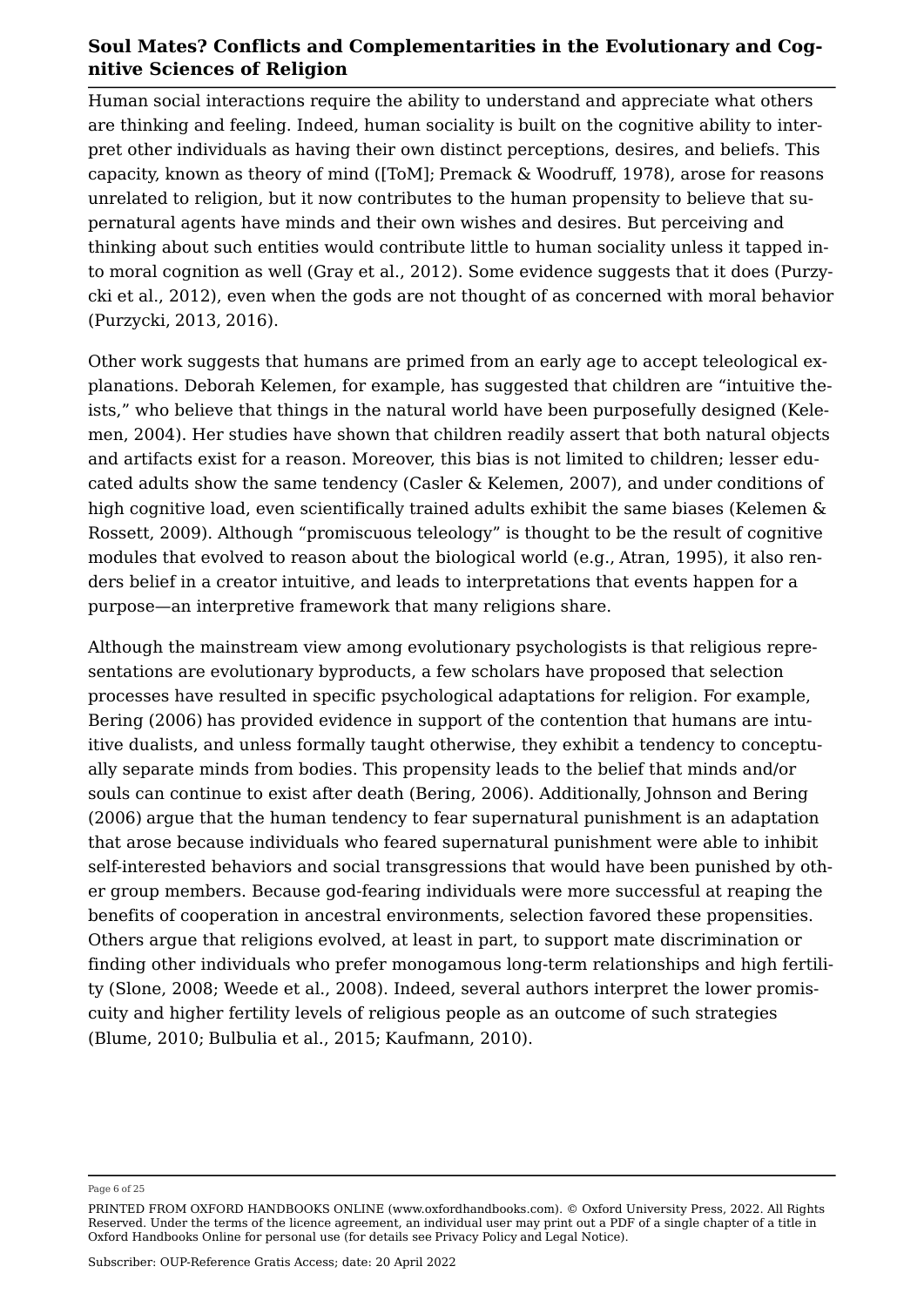#### **(p. 355) Human Behavioral Ecology of Religion**

The majority of evolutionary psychologists of religion speculate that religious beliefs and behaviors are a byproduct of cognitive systems that evolved to respond to selection pressures in ancestral environments (and that these selection pressures were unrelated to those that now motivate religious beliefs and behaviors). However, behavioral ecologists assume that selection has produced behavior-generating mechanisms that enable individuals to respond optimally to diverse environmental conditions, and that cross-cultural variation in behavior represents a manifestation of this behavioral plasticity. Contrary to the majority of cognitive approaches, behavioral ecologists begin their analyses by assessing how behaviors are adapted to current socioecologies. For the behavioral ecologist, determining adaptiveness means measuring the costs and benefits of a behavior, given available alternatives, in an effort to understand the selection pressures at work in any given environment. In general, behavioral ecologists of religion start by testing hypotheses derived from models that assume an individual's behavior is adaptive in its current environment. Human behavioral ecologists are typically anthropologists, who engage in long-term ethnographic research and use data derived from field experiments and systematic behavioral observation to test hypotheses. They attempt to address research questions about the adaptiveness of individuals' religious behavior in a particular environment. While the behavioral ecology of religion is still in its infancy [\(Sosis & Bulbulia,](#page-22-2)  [2011](#page-22-2)), research to date has been both diverse and fruitful. Here we focus on just a few of these research programs.

At first glance, religious behavior appears maladaptive; it is often materially, energetically, and temporally expensive and thus superficially appears to be detrimental to individuals' immediate somatic and reproductive self-interest. However, behavioral ecologists interpret these costs as investments that return material benefits that positively impact fitness. To explain the adaptive benefits of ritual behavior, behavioral ecologists borrow two key insights from social theorists. First, [Durkheim \(2001\)](#page-17-10) speculated that the effervescent nature of collective rituals binds group members together and increases within-group cohesion. Second, [Rappaport's \(1999\)](#page-20-4) definition of ritual as "the performance of more or less invariant sequences of formal acts and utterances not entirely encoded by the performer" (Rappaport, p. 24). has been widely employed by behavioral ecologists. He argued that rituals are able to increase social solidarity because they communicate adherence to a moral code and commitment to a social order, which in turn promotes trust, and hence cooperation.

Like all collectivities, religious groups are susceptible to exploitation by free-riders, who reap the benefits of group cooperation without cooperating themselves. [Irons \(2001\)](#page-18-9) argued that the costliness of religious obligations functions as commitment devices and serves to minimize the free-rider problem, because only those who are truly committed to the group would be willing to incur the costs of these obligations. In other words, individuals who observe religious taboos and perform religious rituals **(p. 356)** communicate (or

Page 7 of 25

PRINTED FROM OXFORD HANDBOOKS ONLINE (www.oxfordhandbooks.com). © Oxford University Press, 2022. All Rights Reserved. Under the terms of the licence agreement, an individual user may print out a PDF of a single chapter of a title in Oxford Handbooks Online for personal use (for details see [Privacy Policy](https://global.oup.com/privacy) and [Legal Notice\)](https://www.oxfordhandbooks.com/page/legal-notice).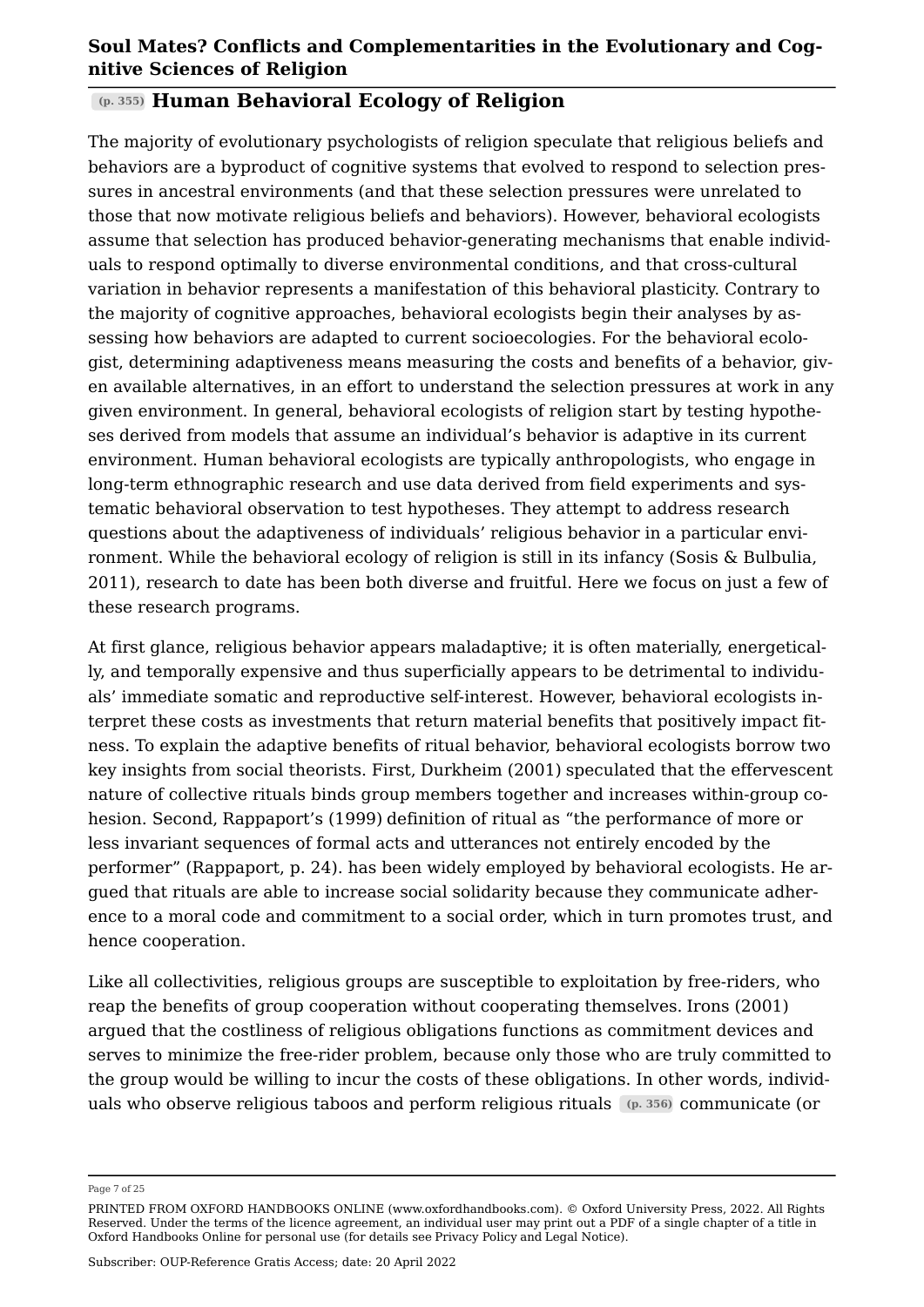"signal") their commitment to the group and, in turn, benefit from increased cooperation; these material benefits are ultimately translated into reproductive success.

This theoretical framework, known as the *costly signaling theory of religion*, suggests that religious groups that require costly behaviors of their members will exhibit high levels of cooperation. For example, [Sosis and Bressler \(2003\)](#page-22-3) found that nineteenth-century religious communes in United States that demanded more costly behaviors of group members out-survived those with fewer costly obligations. Moreover, the ritual costs associated with group membership vary across environments and increase as a function of the risks of exploiting these resources via free-riding. Perhaps the greatest risks of freerriding occur among groups engaged in warfare, where shirking on one's commitment to the group might mean death to other group members. Indeed, [Sosis et al. \(2007\)](#page-22-4) found that cultures engaged in endemic warfare have the most taxing religious rites. Research has also shown that religious communities are able to stabilize at larger group sizes ([Dun](#page-17-11)[bar & Sosis, 2018\)](#page-17-11), presumably affording them greater defense and resource exploitation capacities. In general, a significant body of empirical research now provides support for the premise that costs paid in ritual performance return high levels of cooperation (e.g., Power, [2017a,](#page-19-4) [2017b](#page-19-5); [Ruffle & Sosis, 2007;](#page-20-5) [Soler, 2012](#page-21-4); [Sosis & Ruffle, 2003](#page-22-5)).

Behavioral ecologists have also explored the socioecological conditions that have favored specific religious behavioral patterns. For example, Strassmann's ([1992](#page-22-6), [1996\)](#page-22-7) work with the Dogon of Mali examined the manner in which religious taboos and rituals surrounding sexual activity, such as attending menstrual huts, reduce the risks of cuckoldry. And [Strassmann et al. \(2012\)](#page-22-8) specifically showed how the various religions practiced by the Dogon differentially impact cuckoldry rates.

In other studies, behavioral ecologists have begun to address the "paradox of religious fertility" ([Shaver, 2017\)](#page-20-6). Many religious families globally have large families, and because resources are finite, there is typically a negative relationship between family size and child success on education and health measures. But large family size does not seem to negatively impact religious children. Shaver and his colleagues have suggested that religious families receive help raising their children from coreligionists, known as *allocare*, which offsets the costs of their large families. [Shaver et al. \(2019\)](#page-21-5), for example, found that religious New Zealanders were more likely to engage in allocare than their secular counterparts. Moreover, [Shaver et al. \(2020\)](#page-20-7) showed that religious women in the United Kingdom receive more social support than secular women and that this support is positively associated with fertility and children's cognitive development.

## **Dual Inheritance Theories of Religion**

The aforementioned evolutionary approaches to the study of religion focus on the individual-level evolutionary forces that led to the emergence of religious belief and behavior. But there is a third group of scholars who emphasize that selection operating at  $(p. 357)$ the group level might explain the origins and proliferation of religions. Dual inheritance theory (DIT) posits that genes and culture provide separate but interacting forms of in

Page 8 of 25

PRINTED FROM OXFORD HANDBOOKS ONLINE (www.oxfordhandbooks.com). © Oxford University Press, 2022. All Rights Reserved. Under the terms of the licence agreement, an individual user may print out a PDF of a single chapter of a title in Oxford Handbooks Online for personal use (for details see [Privacy Policy](https://global.oup.com/privacy) and [Legal Notice\)](https://www.oxfordhandbooks.com/page/legal-notice).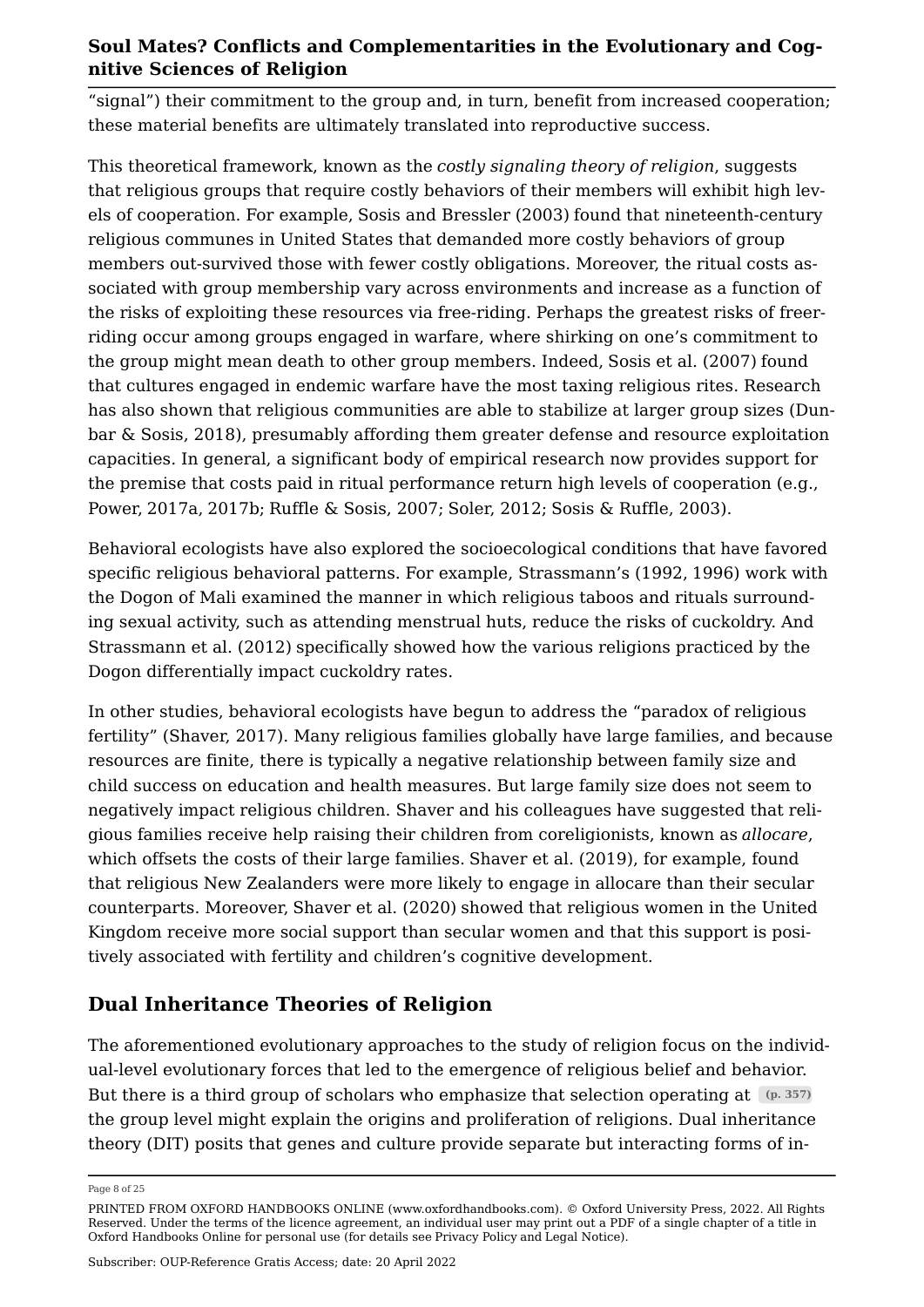heritance. DIT theorists suggest that cultures, like genes, exhibit the three necessary conditions for evolution by natural selection: variation, inheritance, and fitness consequences. Because people acquire a significant amounts of information from other group members and cultures differ, the information some groups accumulate allows them to overcome adaptive problems better, and thus they spread at the expense of less successful groups [\(Boyd & Richerson, 1985\)](#page-16-8).

Proponents of DIT are, typically, evolutionary biologists, anthropologists, and economists, who rely upon computer simulations and field and laboratory experiments to test mathematical models of cultural evolutionary processes. Many DIT scholars have suggested that religious groups are subject to these cultural evolutionary processes.

Notably, [D. S. Wilson \(2002\)](#page-23-1) argues that because religious groups limit self-interested behavior but provide secular utility to their members, they function as adaptive units. When communities function as units, they are subject to the forces of cultural group selection, and better adapted religions spread at the expense of those less equipped to overcome socioenvironmental challenges. Wilson shows how religions, such as Calvinist Christianity and Jainism, provide material benefits for their members, while limiting self-interested behaviors and encouraging altruism toward other group members.

Other dual inheritance theorists share with evolutionary psychologists the assumption that supernatural beliefs are byproducts of cognitive systems and processing tendencies, such as an agency detection device, theory of mind mechanisms, and teleological reasoning. But the dual inheritance theorists also argue that variants of supernatural belief and religious groups are subject to cultural selection (e.g., [Atran & Henrich, 2010;](#page-16-9) [Norenza](#page-19-0)[yan, 2013](#page-19-0)). These theorists note that groups committed to omniscient high gods who they believed intervene in human affairs and punish noncooperators were more successful than groups whose belief systems did not promote cooperation as effectively. In this way, cultural evolutionary processes led to the current global pattern of limited religious diversity—more than half the world's population practices Christianity or Islam, which affirm belief in an omniscient high god that can punish uncooperative behavior. To support these assertions, DIT theorists cite the results of experimental studies showing that people are more cooperative under perceived social monitoring (e.g., [Bering et al., 2005](#page-16-10)); that religious primes decrease cheating behavior and increase generosity, fairness, cooperation, and the punishment of noncooperators ([Norenzayan & Shariff, 2008\)](#page-19-6), and that religious individuals are trusted more than nonreligious individuals ([Purzycki & Arakchaa, 2013](#page-19-7)).

[Norenzayan \(2013\)](#page-19-0), who has developed this argument extensively, recognizes that the widespread cooperation among non-kin in large-scale human societies is a significant evolutionary puzzle. He speculates that powerful, morally interested "Big Gods," with their ability to promote prosocial behavior, enabled large-scale societies to emerge. Specifically, he posits that through coevolutionary processes, the groups that embraced watchful and omniscient gods were able to cooperate and outcompete groups that were unable to extend cooperation beyond kin and reciprocal relations.

Page 9 of 25

PRINTED FROM OXFORD HANDBOOKS ONLINE (www.oxfordhandbooks.com). © Oxford University Press, 2022. All Rights Reserved. Under the terms of the licence agreement, an individual user may print out a PDF of a single chapter of a title in Oxford Handbooks Online for personal use (for details see [Privacy Policy](https://global.oup.com/privacy) and [Legal Notice\)](https://www.oxfordhandbooks.com/page/legal-notice).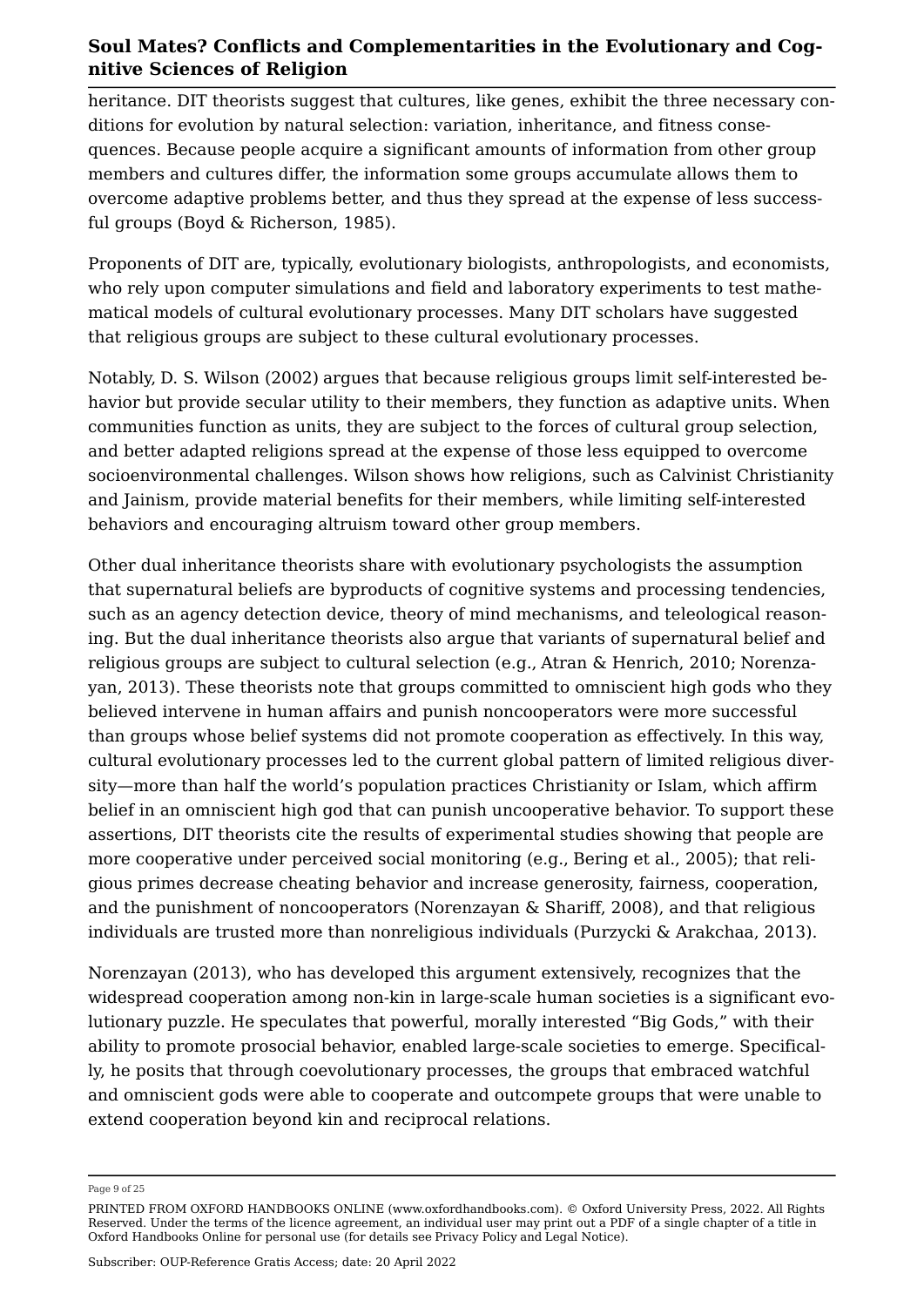**(p. 358)** Dual inheritance theorists also assume that humans are endowed with psychological adaptations for general-purpose learning, which allow for the rapid gathering of fitness-relevant information from other group members. These evolved abilities bias attention and learning toward successful group members, which contributes to the cultural accumulation of solutions to significant fitness concerns, such as techniques for tool construction or methods of agricultural production ([Boyd & Richerson, 1985](#page-16-8); [Richerson &](#page-20-8)  [Boyd, 2005\)](#page-20-8). One of these biases is the *frequency bias*, which increases the probability of learning information that is copious in a social environment. In terms of religious beliefs, the more people believe something and express that belief, the more likely an individual is to learn that belief and act on it as well ([Henrich, 2016](#page-18-10)). Another such bias is the *prestige bias*, which concerns specific sources of informational transfers. Like parents and successful hunters, priests, rabbis, shamans, lamas, mullahs, and other religious leaders are likely to transfer information with high fidelity, because it is assumed that selection has favored learning mechanisms that encourage us to copy the behavior of successful individuals.

# **Differences between the Evolutionary and Cognitive Sciences of Religion**

Scholars have identified various key events, conferences, or milestone publications spanning decades—that allegedly mark the founding of cognitive science of religion (CSR) [\(Sosis, 2017](#page-21-6)). Here is not the place to debate these alternative narratives. What is relevant here is that regardless of when the field was actually founded, by the 2000s, when cognitive scientists of religion began to regularly engage with scholars trained in evolution, CSR was already a well-established field of study. Again, this is not to say that some of the founding CSR researchers did not consider evolutionary perspectives or attempt to explain the evolution of religious cognition. They did. However, adaptationist approaches were absent from early discourse in cognitive science of religion. Consequently, two key areas of disagreement emerged once evolutionary and cognitive scientists began to seriously engage each other's work: whether religious expressions should be understood as adaptations or byproducts, and whether religion should be characterized by maturational or practiced naturalness.

## **Adaptationist versus Byproduct Debate**

The pioneering work of early CSR researchers, including E. Thomas Lawson, Robert Mc-Cauley, Justin Barrett, Harvey Whitehouse, and Pascal Boyer, uniformly maintained that the psychological mechanisms involved in the production of religious beliefs and **(p. 359)** behaviors were not designed to produce these beliefs and behaviors. This position has become axiomatic among cognitive scientists of religion.

In the early 2000s, when evolutionary scholars finally began to engage with the burgeoning CSR literature, they were puzzled by what they encountered. Biologists argue for high standards before a trait can be accepted as an adaptation, but they caution that nonadap

Page 10 of 25

PRINTED FROM OXFORD HANDBOOKS ONLINE (www.oxfordhandbooks.com). © Oxford University Press, 2022. All Rights Reserved. Under the terms of the licence agreement, an individual user may print out a PDF of a single chapter of a title in Oxford Handbooks Online for personal use (for details see [Privacy Policy](https://global.oup.com/privacy) and [Legal Notice\)](https://www.oxfordhandbooks.com/page/legal-notice).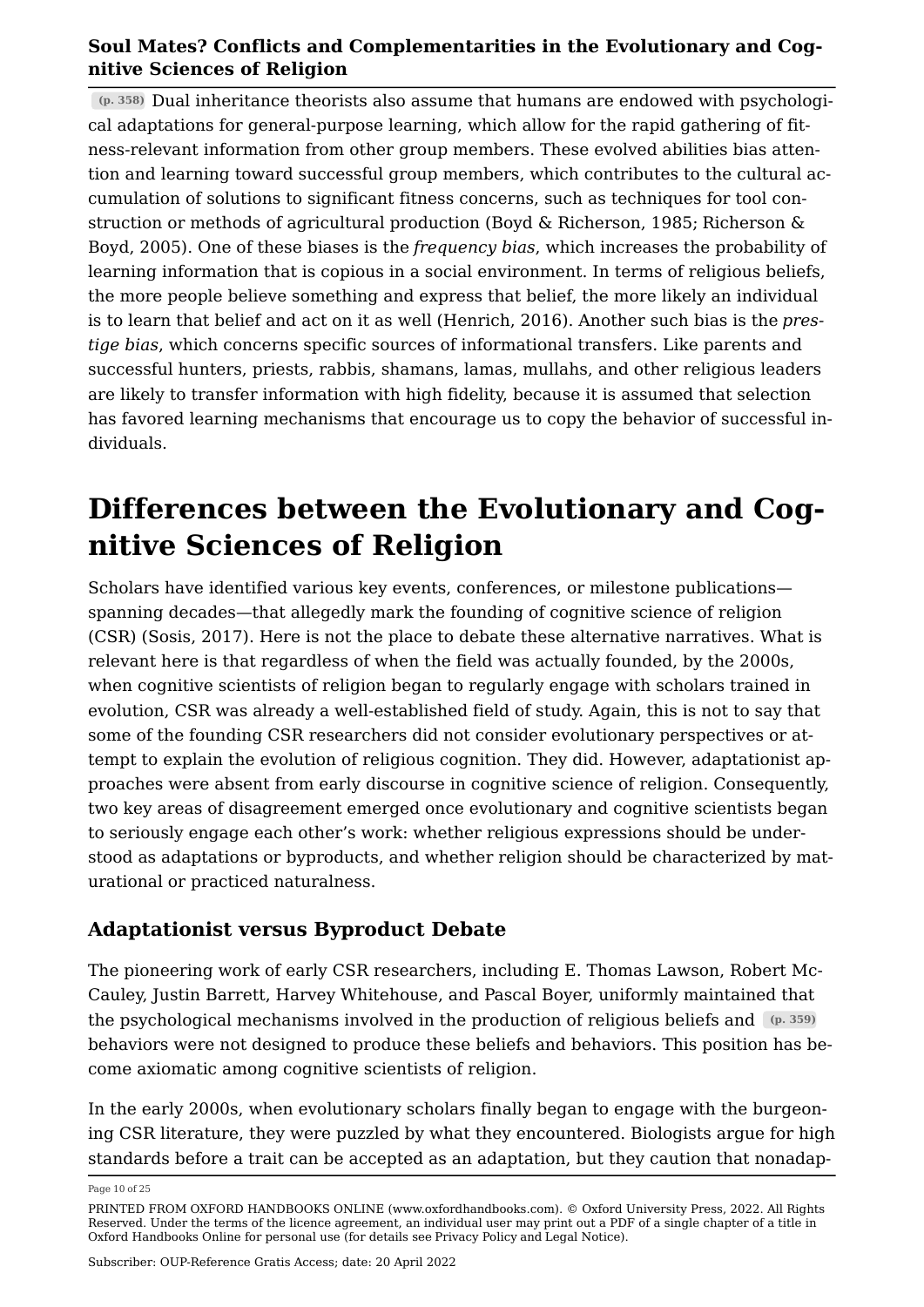tive explanations should be offered as a last resort because they stifle further scientific enquiry ([Krebs & Davies, 1993](#page-19-8), p. 31). Yet the cognitivists embraced religion as a byproduct even though adaptationist hypotheses had never been evaluated. As noted, not until the publication of [D. S. Wilson's \(2002\)](#page-23-1) *Darwin's Cathedral* was there a significant challenge to the byproduct position; and Wilson did not tackle the byproduct position of the cognitivists but the byproduct views of the prominent sociologists Rodney Stark, William Bainbridge, and Roger Finke. Wilson offered an adaptationist account of religion based on cultural group selection models that focused on the secular utility of religion at the group level. Although Wilson demonstrated that religion can confer great benefits on its constituents, he did not address the underlying psychology of religious beliefs that were of interest to the cognitive scientists, and thus did little to sway them from their antiadaptationist stance (e.g., [Boyer, 2004](#page-16-11)).

The burden of evidence required to demonstrate an adaptation is considerable and unfortunately there is no agreed-upon protocol for accepting or rejecting what counts as an adaptation. [Andrews et al. \(2002\)](#page-16-12) reviewed six evidentiary standards that have been employed by biologists to identify adaptations, including phylogenetic comparisons, fitness maximization, and beneficial effects in ancestral environments, but their thorough review also highlights the limitations of each of the approaches they discuss. [Williams \(1966\)](#page-23-4), the recognized father of the adaptationist program, cautioned that alternative explanations for the emergence of trait characteristics had to be eliminated, but he also recognized that there is no universal list of evidentiary standards that can be applied to all traits. He argued that adaptations should exhibit evidence of "special design"; they should efficiently solve the adaptive problem they are purported to solve and demonstrate reliability, economy, and precision.

Despite the adaptationists' inability to conclusively eliminate all alternative explanations of a trait's emergence in a particular round of hypothesis testing, the cumulative output of sustained, rigorous hypothesis testing can reasonably support the existence of an adaptation. What is often unappreciated is that meeting the standards of evidence necessary to support the position that a trait is a byproduct is no less burdensome than establishing that a trait is an adaptation. Indeed, adaptationist hypotheses must be tested as alternative explanations ([Andrews et al., 2002\)](#page-16-12). In other words, hypotheses about functionless byproducts must meet rigorous scientific standards. These standards include a functional analysis of the original adaptations responsible for producing the functionless byproducts, and an analysis of the existing human cognitive and motivational mechanisms responsible for the co-opting. Needless to say, such standards of evidence are rarely met, especially by those claiming that religion is a byproduct (see [Buss et al., 1998](#page-17-12)).

**(p. 360)** One reason for the communication impasse between evolutionists and cognitivists over the adaptive nature of religion is that they appear to be engaging different levels of analysis. Evolutionary analyses often begin with Niko Tinbergen's four questions, or four levels of analysis [\(Tinbergen, 1963](#page-22-9)). Importantly, these four types of explanations are not mutually exclusive but complementary. Ontogenetic analyses ask questions about the development of a trait over the life course of an organism. Mechanistic analyses ask ques

Page 11 of 25

PRINTED FROM OXFORD HANDBOOKS ONLINE (www.oxfordhandbooks.com). © Oxford University Press, 2022. All Rights Reserved. Under the terms of the licence agreement, an individual user may print out a PDF of a single chapter of a title in Oxford Handbooks Online for personal use (for details see [Privacy Policy](https://global.oup.com/privacy) and [Legal Notice\)](https://www.oxfordhandbooks.com/page/legal-notice).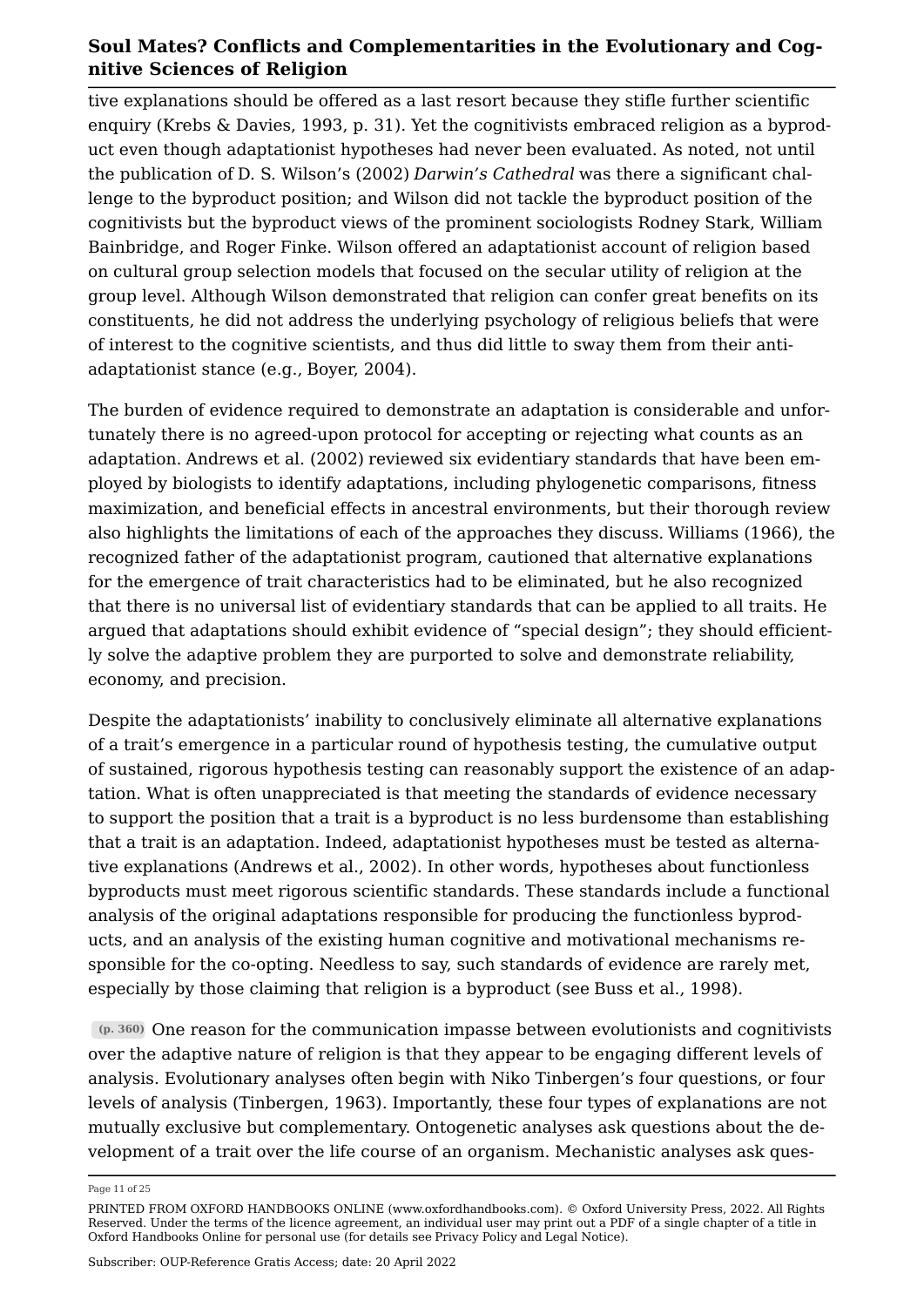tions about how underlying physiological and psychological mechanisms produce the observed behaviors. Ontogenetic and mechanistic explanations are more broadly understood as proximate explanations. They address how behaviors become manifest; in other words, how they are produced and develop. Proximate explanations contrast with ultimate explanations, which aim to understand why certain traits evolved. One ultimate explanation concerns phylogeny—that is, analyses that focus on the evolutionary history of a trait. The other ultimate explanation concerns the functional value of a trait. Specifically, functional analyses are concerned with how a trait helps an organism survive and reproduce.

Most evolutionary studies of religion focus on ultimate-level explanations, aiming to determine whether there are selective advantages that could explain the patterns of religious expression in our species. Initial evolutionary forays sought to explain the costs of religious behavior. Such work turned toward behavioral ecological models of signaling, discussed above ([Bulbulia, 2004](#page-17-13); [Bulbulia & Sosis, 2011;](#page-17-14) [Irons, 2001](#page-18-9); [Sosis, 2003](#page-21-7); [Sosis &](#page-22-10)  [Alcorta, 2003](#page-22-10)). These models broadly showed that religious behaviors could serve as commitment devices that limit freeriding in communal endeavors; the collective gains from successful cooperation could outweigh the costs of religious performance. Other evolutionary researchers, also recognizing the cooperative nature of many religious groups, argued that adherence to supernatural agents helped resolve the inherent free-riding problems that plague collective endeavors [\(Schloss & Murray, 2011](#page-20-9)). This class of models includes supernatural punishment theory (Johnson, [2016,](#page-18-11) [2017\)](#page-18-12), *supernatural monitoring theory* ([Shariff & Norenzayan, 2007\)](#page-20-10), and *Big Gods theory* (Norenzayan, [2013,](#page-19-0) [2015](#page-19-9)). These theories have generated an impressive body of empirical studies that have sought to assess and distinguish between these competing theories (e.g., [Hartberg et al., 2016](#page-18-13); [McNamara et al., 2016\)](#page-19-10).

Some of the most exciting recent advances in the evolutionary study of religion have been the use of phylogenetic analyses. [Watts et al. \(2015\),](#page-23-5) for example, were able to evaluate between two leading theories that aim to explain the role of religion in the rise of complex societies. Using phylogenetic methods, Watts and colleagues showed that commitments to supernatural punishing agents preceded political complexity, whereas contrary to predictions from Big Gods theory, beliefs in moralizing high gods did not. In subsequent phylogenetic work, [Watts et al. \(2016\)](#page-23-6) demonstrated that human sacrifice emerged before strict class systems, and these rituals were used to develop and sustain systems of inequality. Phylogenetic tools offer a powerful way to evaluate hypotheses about the evolutionary origins, function, and trajectory of religious practices and beliefs.

At a fundamental level, cognitivists and evolutionists differ in their approach to religious beliefs. Evolutionists, in general, treat religious beliefs as proximate mechanisms. **(p. 361)** Beliefs, it is argued, are simply one of the underlying mechanisms capable of motivating behavior. Consequently, the psychological underpinnings of supernatural beliefs are typically not the focus of adaptationist analyses. Evolutionists have been more concerned with how such beliefs inspire religious behaviors that can impact aspects of fitness, such as survivorship, resource accrual, and mating opportunities. Cognitive scientists of reli

Page 12 of 25

PRINTED FROM OXFORD HANDBOOKS ONLINE (www.oxfordhandbooks.com). © Oxford University Press, 2022. All Rights Reserved. Under the terms of the licence agreement, an individual user may print out a PDF of a single chapter of a title in Oxford Handbooks Online for personal use (for details see [Privacy Policy](https://global.oup.com/privacy) and [Legal Notice\)](https://www.oxfordhandbooks.com/page/legal-notice).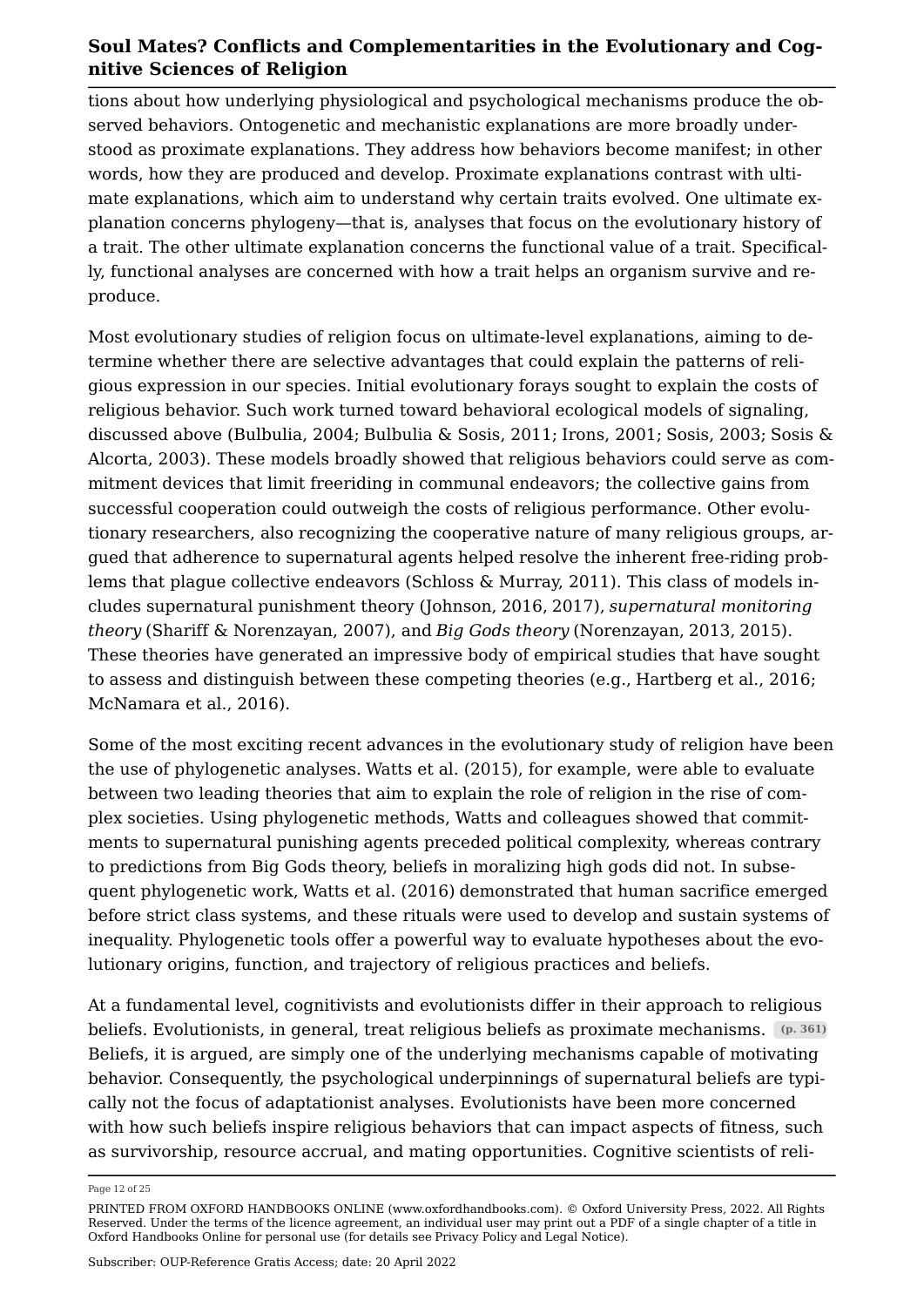gion, on the other hand, have been deeply interested in explaining the psychological mechanisms that enable and foster supernatural beliefs. Cognitivists and evolutionists, thus, are often operating at different levels of analysis. This does not fully explain their disagreement over the adaptive nature of religion (we will return to this debate below), but it does help to explain some instances where researchers from each field are talking past each other (see [Sosis, 2009\)](#page-21-8).

## **Maturational versus Practiced Naturalness Debate**

Many cognitive scientists of religion argue that human cognitive systems inevitably yield religious beliefs and commitments. This view is known as the *naturalness of religion thesis*. Some scholars take a strong position on the naturalness thesis, denying the relevance of much environmental input in the development of the cognitive systems that produce religion, whereas others support a weaker form of the thesis that recognizes environmental contributions to the developmental timing and manifestation of these systems, seeking to incorporate the role of cultural factors in religious expression. The naturalness of religion thesis has generated significant academic interest and discussion (see [McCauley,](#page-19-11) [2013](#page-19-11)); however, its implications extend well beyond purely academic concerns. Whether or not religion is "natural" is relevant for understanding issues concerning the legal protection of religious expression, basic human rights, and conflict resolution between religious and secular values [\(Barrett, 2018](#page-16-13); [Sosis & Kiper, 2018](#page-22-11)). It is also central to understanding what it means to be human.

[McCauley \(2011\)](#page-19-12) advanced the most thorough articulation of the naturalness thesis in his seminal book *Why Religion Is Natural and Science Is Not*. McCauley describes *naturalness* as thought processes or behaviors characterized by ease, automaticity, and fluency. He distinguishes between two basic types of naturalness that should be considered as existing along a continuum. On one side of the continuum, maturational naturalness arises as a consequence of normal development and requires relatively less socioecological input. Behaviors such as learning to walk, learning to speak, and recognizing faces, for example, are "maturationally natural." On the other side, practiced naturalness arises not through the normal course of physical and psychological development, but rather through repeated practice and training, such as learning to play a musical instrument.

McCauley places religious cognition (but not theological reflection) on the maturational side of the continuum. His argument relies on a growing body of research demonstrating that core elements of religious expression—such as supernatural agent beliefs, teleological reasoning, and afterlife beliefs—are the natural outcome of normal cognitive development. Evolutionary scholars generally have not contested these (p. 362) studies, however, they have argued that religion falls more toward the practiced end of the religious continuum (e.g., [Sosis & Kiper, 2018](#page-22-11)).

From an evolutionary perspective, the underlying cognitive structures of religion represent only the seeds of the potential development of religious systems ([Sosis & Kiper,](#page-22-12)  [2014](#page-22-12)). After all, theory of mind, mind-body dualism, and other cognitive features are nec

Page 13 of 25

PRINTED FROM OXFORD HANDBOOKS ONLINE (www.oxfordhandbooks.com). © Oxford University Press, 2022. All Rights Reserved. Under the terms of the licence agreement, an individual user may print out a PDF of a single chapter of a title in Oxford Handbooks Online for personal use (for details see [Privacy Policy](https://global.oup.com/privacy) and [Legal Notice\)](https://www.oxfordhandbooks.com/page/legal-notice).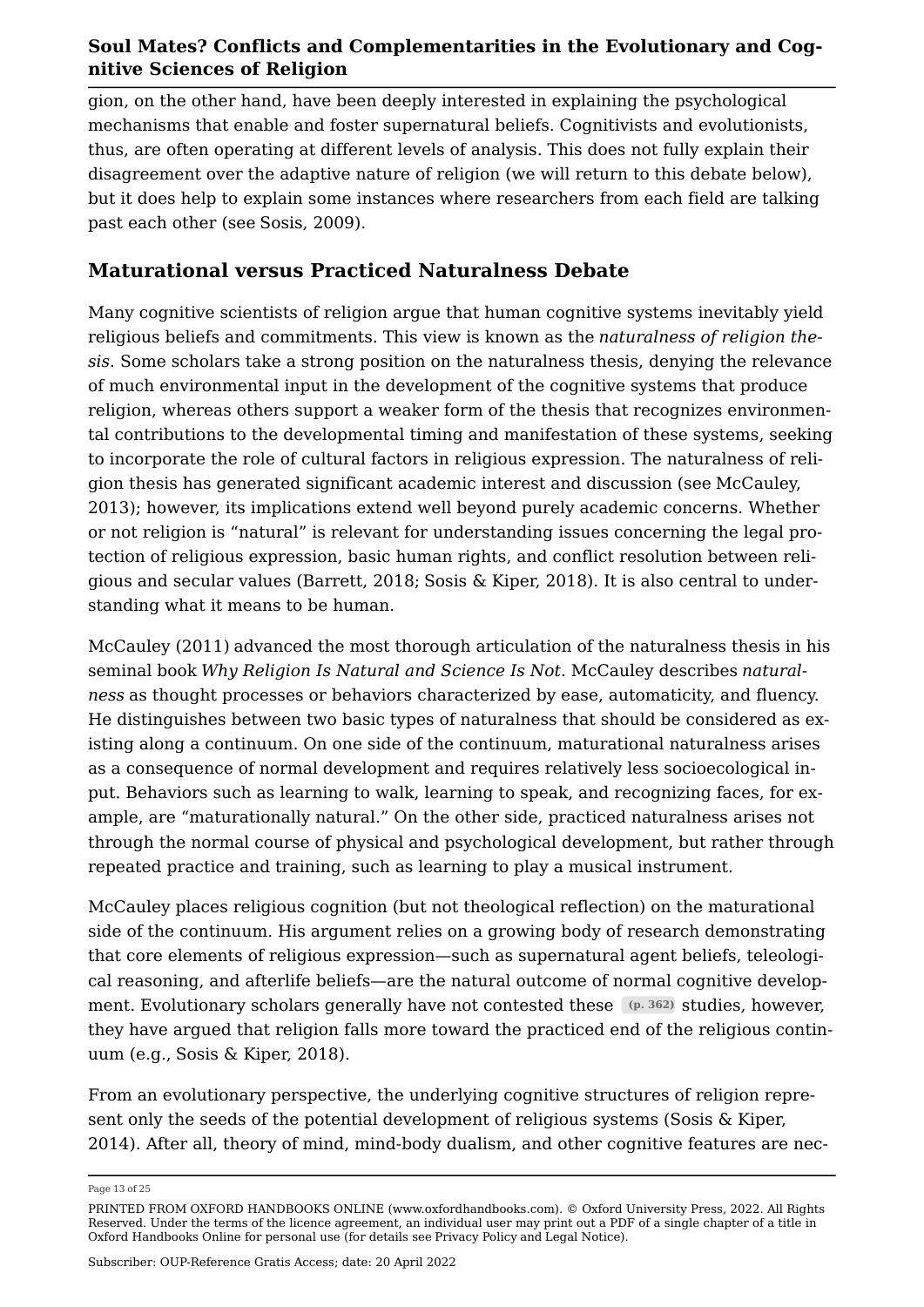essary but not sufficient to produce religious traditions. To be sustained throughout the life course and across generations, religious beliefs require reinforcement, and religious behaviors require practice. Therefore, without further qualification, most evolutionists doubt that religious behaviors are nearly inevitable, as the naturalness of religion thesis suggests. Religious expression requires cultural inputs and cultivation, not just cognitive potential. Whether one believes in Zeus, Vishnu, or Allah will depend on the cultural environment in which one is raised. But mere exposure to teachings about these figures is not enough to generate commitments. Rather, adherents throughout the world believe in their gods, and the gods of other people, regardless of exposure, because adherents perform rituals for their particular deities [\(Alcorta & Sosis, 2005\)](#page-16-2). In other words, though humans possess the cognitive machinery to believe in gods, the commitment to a particular god must be cultivated. In this way, belief is not automatic but achieved through ritual behaviors, such as supplications to a particular god, ritual presentations of myth, ascetic practices, and healing ceremonies, all of which instill sacred experiences.

In terms of cultivating religious experience, religious ritual is universally used to identify the sacred, and in so doing, separate it from the profane. As [Durkheim \(2001\)](#page-17-10) argued, the sacred emerges through ritual and reflects issues concerning the social order, which take on a seemingly cosmic significance in light of religious discourse. Additionally, [Rappaport](#page-20-4) [\(1999\)](#page-20-4) noted, ritual does not merely identify that which is sacred—it *creates* the sacred. This is because rituals collectively alter participants' cognitive schema, giving them a template for differentiating sacred objects and activities from profane ones. Most importantly, from a behavioral perspective, the emotional significance of sacred and profane activities is quite distinct; it is not only inappropriate to traffic in the profane, it is emotionally repugnant to do so. Thus, while religious adherents differentiate sacred and profane things, their cognitive discrimination would be empty without an emotional reaction to the sacred, for it is the emotional significance of the sacred that underlies "faith," and it is ritual participation that invests the sacred with emotional meaning. This emotional valancing of the sacred and profane is learned.

The debate over where religious cognition falls along the naturalness continuum may partially be a consequence of disciplinary and methodological differences. Cognitive scientists are interested in uncovering the universal cognitive architecture that produces religious concepts. They are therefore more likely to emphasize the maturational character of religion because they study the cognitive mechanisms that produce religious beliefs and behavior; it is indeed the case that human cognition naturally produces religious expression. But evolutionary scientists—particularly evolutionary anthropologists—are often struck by the extraordinary plasticity of human behavior in contrast to other organisms. They generally perceive religion as lying toward the **(p. 363)** practiced end of the naturalness continuum because their attention is on the diversity of religious expression and how religious behaviors are critical for forming and sustaining belief and commitment.

Page 14 of 25

PRINTED FROM OXFORD HANDBOOKS ONLINE (www.oxfordhandbooks.com). © Oxford University Press, 2022. All Rights Reserved. Under the terms of the licence agreement, an individual user may print out a PDF of a single chapter of a title in Oxford Handbooks Online for personal use (for details see [Privacy Policy](https://global.oup.com/privacy) and [Legal Notice\)](https://www.oxfordhandbooks.com/page/legal-notice).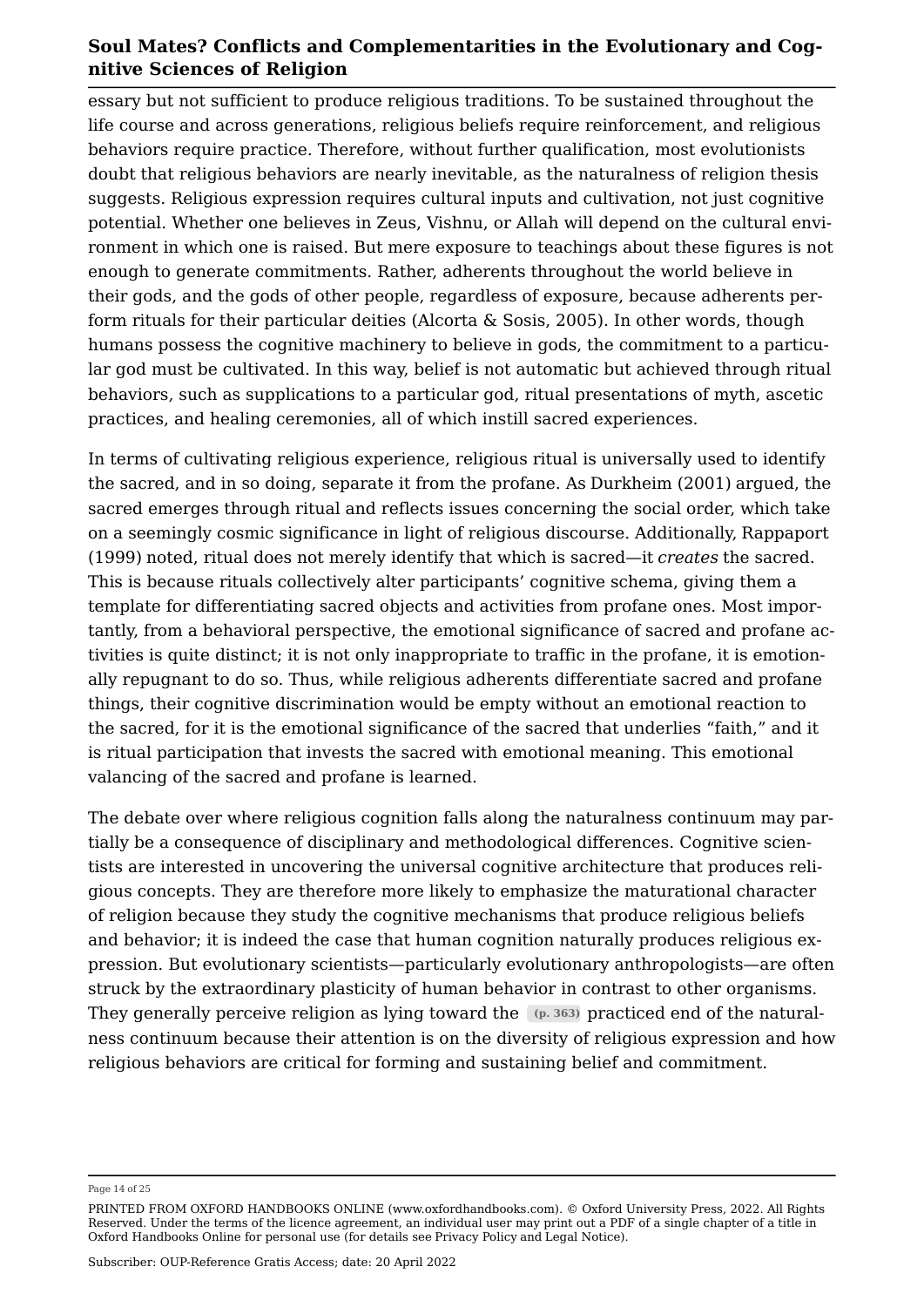## **Toward Integration: Religions as Complex Systems**

Cognitive scientists of religion focus on how cognitive systems produce, retain, and transmit religious thought. Conversely, adaptationist approaches to religion emphasize variation in the costs and benefits of religious behavior. Thus these two perspectives differentially emphasize some features of religions while neglecting others. However, religions are made up of both features—and a host of others—including emotionally evocative symbols, myths, and taboos. Some recent evolutionary approaches recognize that these core elements of religion constitute an adaptive system designed for promoting cooperation ([Alcorta & Sosis, 2005](#page-16-2); Purzycki & Sosis, [2009,](#page-20-11) [2010](#page-20-12); Sosis, [2009,](#page-21-8) [2016](#page-21-9)). This approach incorporates the insights from all three evolutionary perspectives, as well as CSR research, and aims to explain the central elements of religion taking into consideration the local environment in which people operate.

Religious systems typically maintain eight core elements: authority, meaning, moral obligation, myth, ritual, the sacred, supernatural agents, and taboo (Sosis, [2016,](#page-21-9) [2019\)](#page-21-10). They are the building blocks of religious systems ([Sosis, 2019;](#page-21-10) cf. [Taves, 2009](#page-22-13)). Each element is most usefully conceived of as a unique category, which may have an independent phylogenetic history but which within a religious system is inherently interconnected with the other elements in that system. The core structure of religious systems consists of interactions between the eight core elements we have identified. Ritual is at the center of religious systems, and though all the elements may not interact with each other directly, they do all interact with and through ritual.

Our understanding of these interactions is rudimentary, but various cognitive theories shed light on these interactions, and it is here where integration between the evolutionary and cognitive sciences of religion is most promising. For example, [Whitehouse's](#page-23-7)  [\(2004\)](#page-23-7) modes theory of religion provides a useful framework for understanding the mechanisms that enable rituals to create meaning, and significantly, how variation in the frequency of ritual performance is related to variation in the formation of meaning. Modes theory also captures how ritual intensity is related to religious authority; religious leaders are more likely to emerge under the doctrinal mode (low intensity rituals) than the imagistic mode (high intensity rituals) of religion. Other cognitivist theories, such as minimally counterintuitive or MCI theory [\(Purzycki & Willard, 2016](#page-20-13)), hazard precaution system theory [\(Liénard & Boyer, 2006](#page-19-13)), and ritual form theory ([McCauley & Lawson, 2002\)](#page-19-14), offer further insights about how the core elements of religious systems interrelate. These theories, alongside evolutionary theories, including **(p. 364)** supernatural punishment and signaling theories, are laying the groundwork for a more holistic analysis of religions ([Sosis,](#page-21-11)  [2020](#page-21-11); Wood & [Sosis, 2019](#page-21-10)). The patterns by which the core elements of religion interact likely constitute a grammar [\(Bulbulia, 2012\)](#page-17-15); it is the ongoing task of evolutionary and cognitive researchers studying religion to uncover these grammatical rules.

Page 15 of 25

PRINTED FROM OXFORD HANDBOOKS ONLINE (www.oxfordhandbooks.com). © Oxford University Press, 2022. All Rights Reserved. Under the terms of the licence agreement, an individual user may print out a PDF of a single chapter of a title in Oxford Handbooks Online for personal use (for details see [Privacy Policy](https://global.oup.com/privacy) and [Legal Notice\)](https://www.oxfordhandbooks.com/page/legal-notice).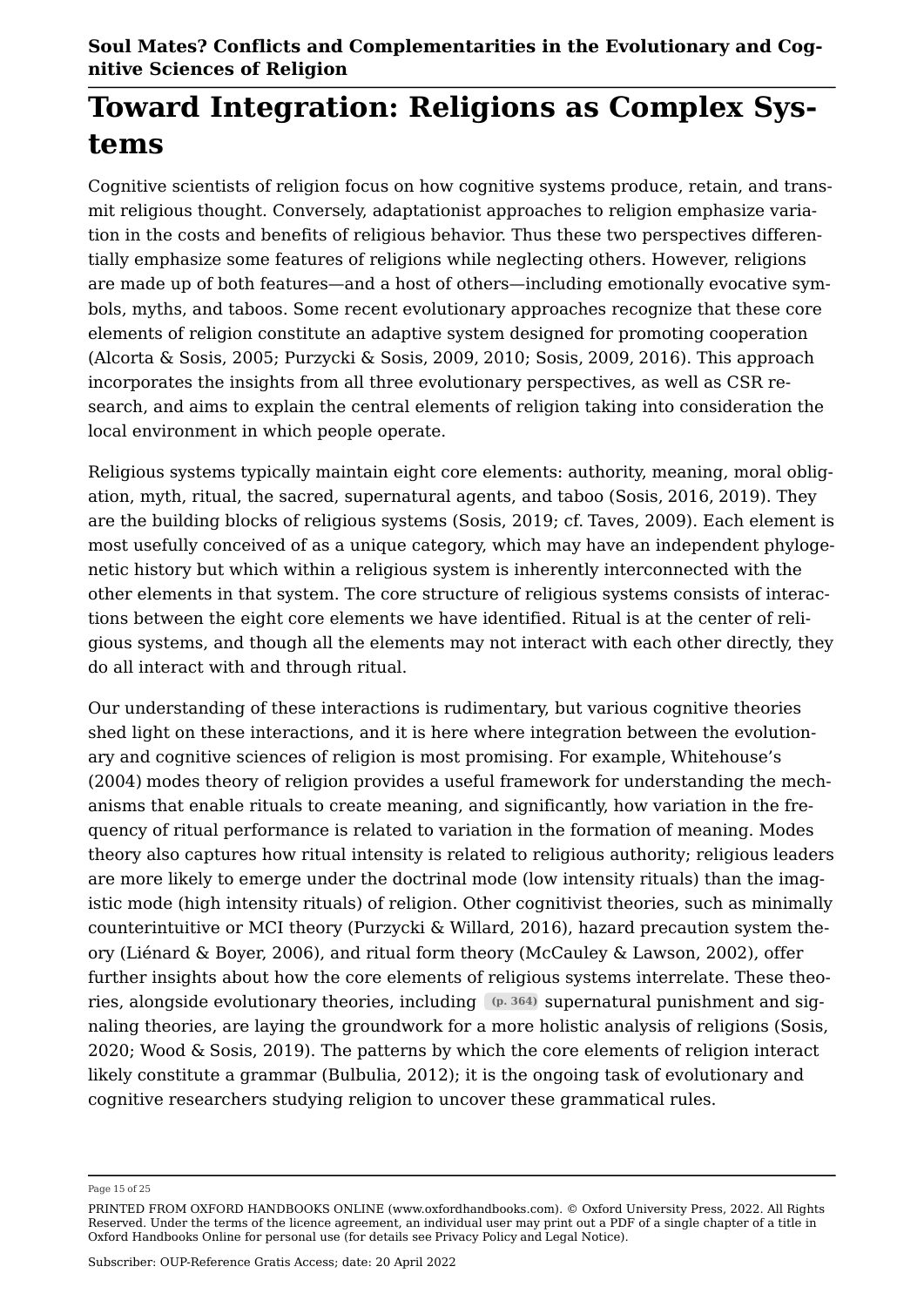The systemic approach to religion can also help resolve the adaptationist-byproduct debate discussed above. Adaptationists have been accused of not specifying "what it is that evolved or is evolving" ([Wiebe, 2008](#page-23-8), p. 344). The systemic approach clarifies what selection has operated on—a coalescence of cognitive, emotional, and behavioral elements and directs us to the appropriate questions for an adaptationist analysis. Even if the category of religion is simply a Western construct as some contend ([Klass, 1995](#page-19-15)), it *is* a collection of cognitive processes and behaviors that form an appropriate unit of evolutionary analysis. To clarify, we are not arguing that we should abandon the study of individual core elements of the religious system, such as supernatural agent beliefs, ritual, or religious authority. Quite the contrary; studying these core elements is essential. The point here is that the religious system—the coalescence of these elements—must be the focus of adaptationist analyses. To claim that the cognitive systems that produce supernatural agent belief have not evolved to produce such beliefs and therefore "religion" is not adaptive is misleading. It is the religious system that produces functional effects, not the constituent parts. A proper byproduct account of religion, which has yet to be offered, must explain why the religious system's constituent parts recurrently coalesce across cultures.

## **Conclusion**

The title of our chapter questions the nature of the relationship between the evolutionary and cognitive sciences of religion. On the one hand, these fields have independent academic histories. One draws inspiration from Darwin and the modern evolutionary sciences; the other sees it roots in the cognitive revolution inspired by Chomsky and others. On the other hand, the contemporary cognitive sciences have widely incorporated evolutionary perspectives. Moreover, the intellectual promiscuity of CSR, welcoming nearly all nonsociological scientific research into the fold, has meant that evolutionists and cognitivists have been bedfellows for nearly two decades. Admittedly, sharing the same bed has not always been comfortable. The tensions between the evolutionary and cognitive sciences of religion in some ways mirror those between evolutionary psychology, on which much CSR thinking is based, and behavioral ecology and dual inheritance theory. Although competition between fields of study can advance understanding, the history of collaboration between these evolutionary subfields also suggests that complementarity can foster progress and provide a more complete picture of the human condition [\(Sosis, 2017](#page-21-6)). We think an integration of the cognitive and evolutionary sciences of religion holds similar promise.

## **(p. 365) Questions for Future Research**

- **1.** What data are needed to evaluate byproduct theories of religion?
- **2.** Can behavioral ecological and cultural evolutionary models inform cognitive science approaches to religion?

**3.** How can the cognitive and evolutionary sciences of religion become better integrated?

Page 16 of 25

PRINTED FROM OXFORD HANDBOOKS ONLINE (www.oxfordhandbooks.com). © Oxford University Press, 2022. All Rights Reserved. Under the terms of the licence agreement, an individual user may print out a PDF of a single chapter of a title in Oxford Handbooks Online for personal use (for details see [Privacy Policy](https://global.oup.com/privacy) and [Legal Notice\)](https://www.oxfordhandbooks.com/page/legal-notice).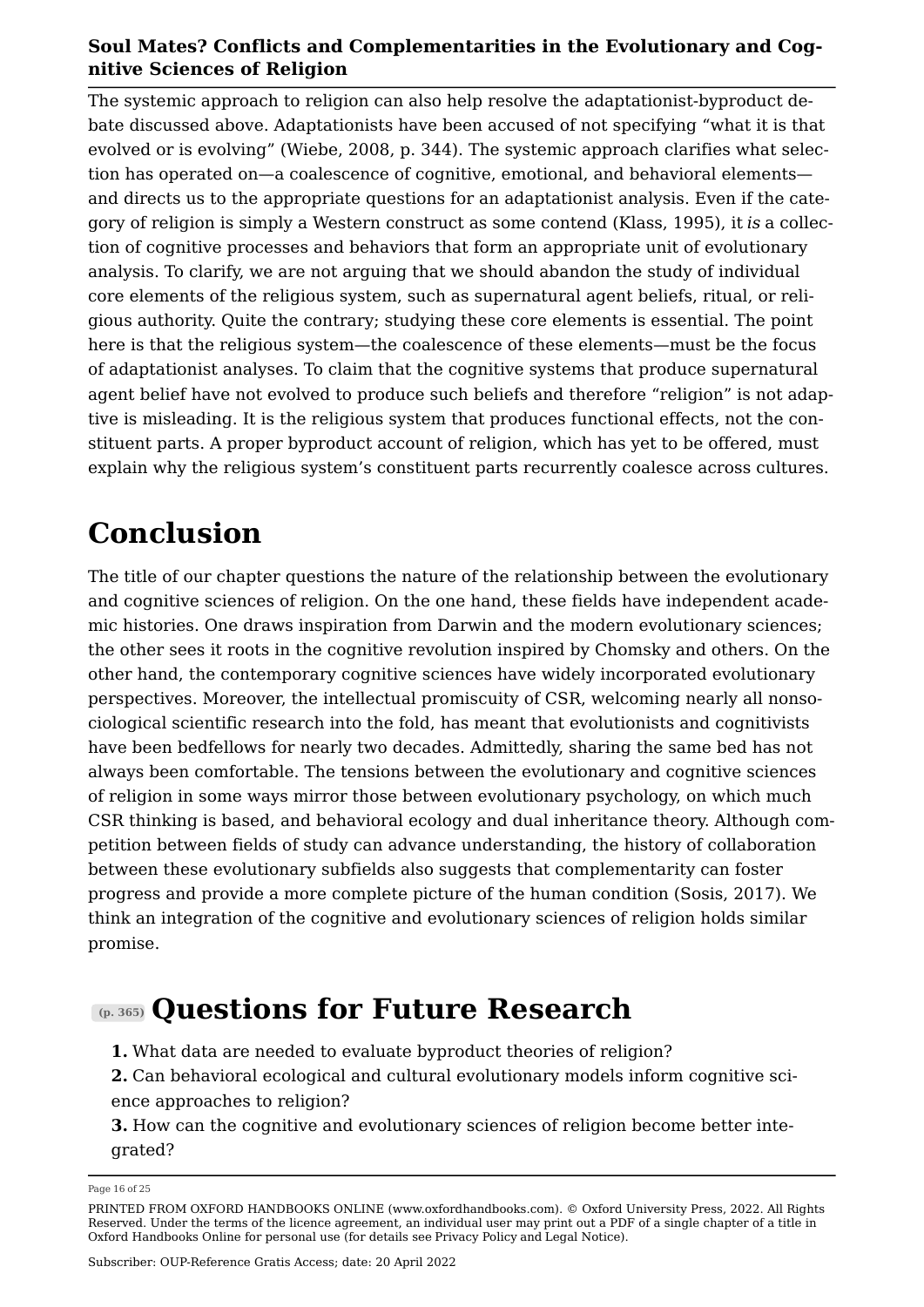## **References**

<span id="page-16-2"></span>Alcorta, C., & Sosis, R. (2005). Ritual, emotion, and sacred symbols: The evolution of religion as an adaptive complex. *Human Nature*, *16*, 323–359.

<span id="page-16-4"></span>Andersen, M. (2019). Predictive coding in agency detection. *Religion, Brain & Behavior*, 9. 65–84. doi:10.1080/2153599X.2017.1387170

<span id="page-16-12"></span>Andrews, P. W., Gangestad, S. W., & Matthews, D. (2002). Adaptationism: How to carry out an exaptationist program. *Behavioral and Brain Sciences*, *25*(4), 489–553.

<span id="page-16-5"></span>Atran, S. (1995). Causal constraints on categories. In D. Sperber, D. Premack, & A. J. Premack (Eds.), *Causal cognition: A multi-disciplinary debate* (pp. 263–265). Oxford: Clarendon Press.

<span id="page-16-1"></span>Atran, S. (2002). *In Gods we trust: The evolutionary landscape of religion*. Oxford: Oxford University Press.

<span id="page-16-9"></span>Atran, S., & Henrich, J. (2010). The evolution of religion: How cognitive by-products, adaptive learning heuristics, ritual displays, and group competition generate deep commitments to prosocial religions. *Biological Theory*, *5*(1), 18–30.

<span id="page-16-3"></span>Barrett, J. (2004). *Why would anyone believe in God?* Walnut Creek, CA: AltaMira Press.

<span id="page-16-13"></span>Barrett, J. (2018). On the naturalness of religion and religious freedom. In T. S. Shah & J. Friedman (Eds.), *Homo religiosus? Exploring the roots of religion and religious freedom in human experience* (pp. 67–88). Cambridge: Cambridge University Press.

<span id="page-16-6"></span>Bering, J. (2006). The folk psychology of souls. *Behavioral and Brain Sciences*, *29*, 453– 498.

<span id="page-16-10"></span>Bering, J., McLeod, K., & Shackelford, T. (2005). Reasoning about dead agents reveals possible adaptive trends. *Human Nature*, *16*(4), 360–381.

<span id="page-16-7"></span>Blume, M. (2010). Von Hayek and the Amish fertility: How religious communities manage to be fruitful and multiply; a case study. In U. Frey (Ed.), *The nature of God: Evolution and religion* (pp. 159–175). Marburg, Germany: Tectum Verlag.

<span id="page-16-8"></span>Boyd, R., & Richerson, P. J. (1985). *Culture and the evolutionary process*. Chicago: University of Chicago Press.

<span id="page-16-0"></span>Boyer, P. (2001). *Religion explained: The evolutionary origins of religious thought*. New York: Basic Books.

<span id="page-16-11"></span>Boyer, P. (2004). Religion, evolution, and cognition. *Current Anthropology*, *45*(3), 430– 433.

Page 17 of 25

PRINTED FROM OXFORD HANDBOOKS ONLINE (www.oxfordhandbooks.com). © Oxford University Press, 2022. All Rights Reserved. Under the terms of the licence agreement, an individual user may print out a PDF of a single chapter of a title in Oxford Handbooks Online for personal use (for details see [Privacy Policy](https://global.oup.com/privacy) and [Legal Notice\)](https://www.oxfordhandbooks.com/page/legal-notice).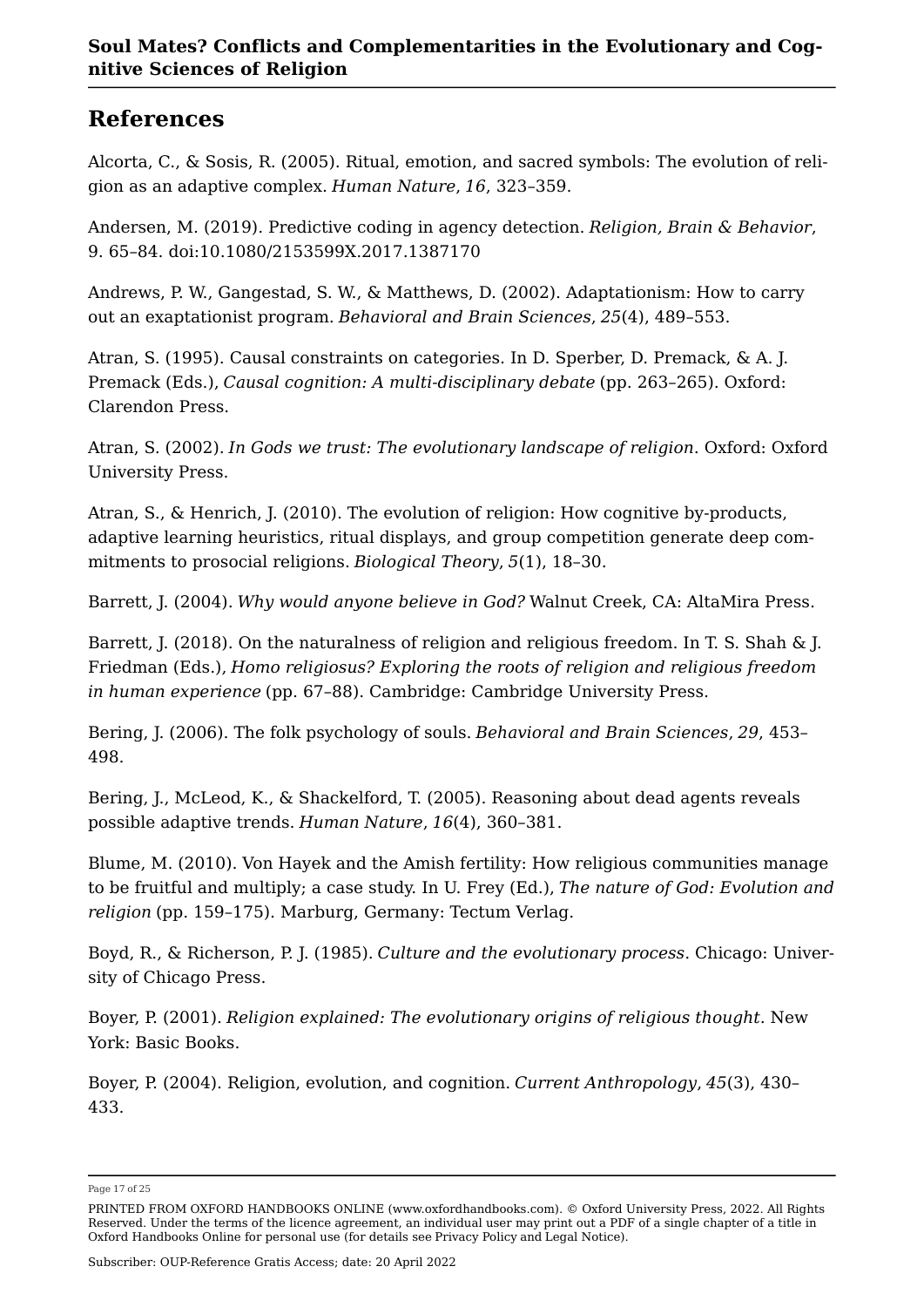<span id="page-17-13"></span>Bulbulia, J. (2004). Religious costs as adaptations that signal altruistic intention. *Evolution and Cognition, 10*, 19–38.

<span id="page-17-15"></span>Bulbulia, J. (2012). Spreading order: Religion, cooperative niche construction, and risky coordination problems. *Biology & Philosophy*, *27*(1), 1–27.

<span id="page-17-9"></span>Bulbulia, J., Shaver, J. H., Greaves, L., Sosis, R., & Sibley, C. (2015), Religion and parental cooperation: An empirical test of Slone's sexual signaling model. In D. J. Slone & J. **(p. 366)** Van Slyke (Eds.), *The attraction of religion: A sexual selectionist account* (pp. 29– 62) Bloomsbury Press.

<span id="page-17-14"></span>Bulbulia, J., & Sosis, R. (2011). Signalling theory and the evolution of religious cooperation. *Religion*, *41*(3), 363–388.

<span id="page-17-3"></span>Burkert, W. (1996). *Creation of the sacred: Tracks of biology in early religions*. Cambridge, MA: Harvard University Press.

<span id="page-17-12"></span>Buss, D. M., Haselton, M. G., Shackelford, T. K., Bleske, A. L., & Wakefield, J. C. (1998). Adaptations, exaptations, and spandrels. *American Psychologist*, *53*(5), 533–548.

<span id="page-17-8"></span>Casler, K., & Kelemen, D. (2007). Reasoning about artifacts at 24 months: The developing teleo-functional stance. *Cognition*, *103*(1), 120–130.

<span id="page-17-4"></span>Cronk, L. (1994). Evolutionary theories of morality and the manipulative use of signals. *Zygon*, 29(1), 81–101.

<span id="page-17-0"></span>Darwin, C. (2005). The descent of man, and selection in relation to sex. In J. D. Watson (Ed.), *Darwin: The indelible stamp* (pp. 607–1059). Philadelphia, PA: Running Press. (Original work published in 1871).

<span id="page-17-11"></span>Dunbar, R. I. M., & Sosis, R. (2018). Optimising human community sizes. *Evolution and Human Behavior*, *39*(1), 106–111.

<span id="page-17-10"></span>Durkheim, É. (2001). *The elementary forms of religious life*. Oxford University Press. (Original work published in 1915).

<span id="page-17-1"></span>Evans-Pritchard, E. E. (1937). *Witchcraft, oracles and magic among the Azande*. London: Clarendon Press.

<span id="page-17-7"></span>Gray, K., Young, L., & Waytz, A. (2012). Mind perception is the essence of morality. *Psychological Inquiry*, *23*(2), 101–124.

<span id="page-17-5"></span>Guthrie, S. E. (1980). A cognitive theory of religion. *Current Anthropology*, *21*(2), 181– 203.

<span id="page-17-6"></span>Guthrie, S. E. (1993). *Faces in the clouds: A new theory of religion*. New York: Oxford University Press.

<span id="page-17-2"></span>Hardy, A. C. (1965). *The living stream: Evolution and man*. London: Harper & Row.

Page 18 of 25

PRINTED FROM OXFORD HANDBOOKS ONLINE (www.oxfordhandbooks.com). © Oxford University Press, 2022. All Rights Reserved. Under the terms of the licence agreement, an individual user may print out a PDF of a single chapter of a title in Oxford Handbooks Online for personal use (for details see [Privacy Policy](https://global.oup.com/privacy) and [Legal Notice\)](https://www.oxfordhandbooks.com/page/legal-notice).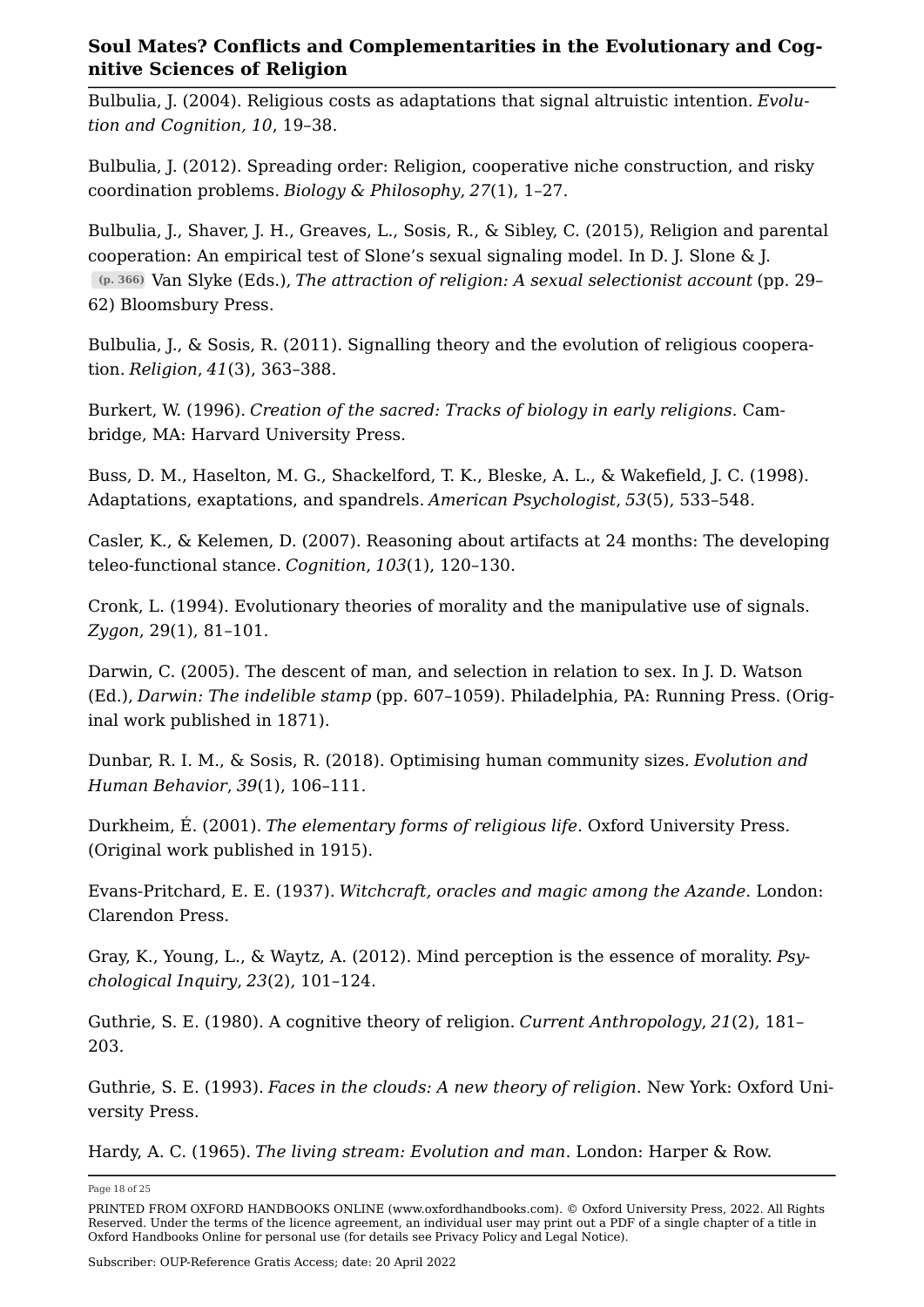<span id="page-18-0"></span>Hardy, A. C. (1966). *The divine flame: An essay towards a natural history of religion; the second of two series of Gifford lectures in science, natural history and religion delivered in the University of Aberdeen, during the session 1964–5*. London: Collins.

<span id="page-18-13"></span>Hartberg, Y., Cox, M., & Villamayor-Tomas, S. (2016). Supernatural monitoring and sanctioning in community-based resource management. *Religion, Brain & Behavior*, *6*(2), 95– 111.

<span id="page-18-10"></span>Henrich, J. (2016). *The secret of our success*. Princeton University Press.

<span id="page-18-1"></span>Hinde, R. A. (1999). *Why gods persist: A scientific approach to religion*. London: Routledge.

<span id="page-18-2"></span>Irons, W. (1996). In our own self-image: The evolution of morality, deception, and religion. *Skeptic*, *4*(2), 50–61.

<span id="page-18-9"></span>Irons, W. (2001). Religion as a hard-to-fake sign of commitment. In R. Nesse (Ed.), *Evolution and the capacity for commitment* (pp. 292–309). New York: Russell Sage Foundation.

<span id="page-18-11"></span>Johnson, D. (2016). *God is watching you: How the fear of God makes us human*. Oxford: Oxford University Press.

<span id="page-18-12"></span>Johnson, D. (2017). Book symposium: Dominic Johnson's *God Is Watching You. Religion*, *Brain and Behavior*, *8*(3), 279–350.

Johnson, D., & Bering, J. (2006). Hand of God, mind of man: Punishment and cognition in the evolution of cooperation. *Evolutionary Psychology*, *4*, 219–233.

<span id="page-18-8"></span>Kaufmann, E. (2010). *Shall the religion inherit the earth?* London: Profile Books.

<span id="page-18-6"></span>**(p. 367)** Kelemen, D. (2004). Are children "intuitive theists"? Reasoning about purpose and design in nature. *Psychological Science*, *15*(5), 295–301.

<span id="page-18-7"></span>Kelemen, D., & Rosset, E. (2009). The human function compunction: Teleological explanation in adults. *Cognition*, *111*(1), 138–143.

<span id="page-18-3"></span>Kiper, J., & Sosis, R. (2016). Shaking the tyrant's bloody robe: An evolutionary perspective on ethnoreligious violence. *Politics and the Life Sciences*, *35*(1), 27–47.

<span id="page-18-4"></span>Kirkpatrick, L. A. (2006). Religion is not an adaptation. In P. McNamara (Ed.), *Where God and science meet: How brain and evolutionary studies alter our understanding of religion; evolution, genes, and the religious brain* (Vol. 1, pp. 159–179). Westport, CT: Praeger.

<span id="page-18-5"></span>Kirkpatrick, L. A. (2008). Religion is not an adaptation: Some fundamental issues and arguments. In J. Bulbulia, R. Sosis, E. Harris, C. Genet, R. Genet, & K. Wyman (Eds.), *The evolution of religion: Studies, theories, and critiques* (pp. 61–65). Santa Margarita, CA: Collins Foundation Press.

Page 19 of 25

PRINTED FROM OXFORD HANDBOOKS ONLINE (www.oxfordhandbooks.com). © Oxford University Press, 2022. All Rights Reserved. Under the terms of the licence agreement, an individual user may print out a PDF of a single chapter of a title in Oxford Handbooks Online for personal use (for details see [Privacy Policy](https://global.oup.com/privacy) and [Legal Notice\)](https://www.oxfordhandbooks.com/page/legal-notice).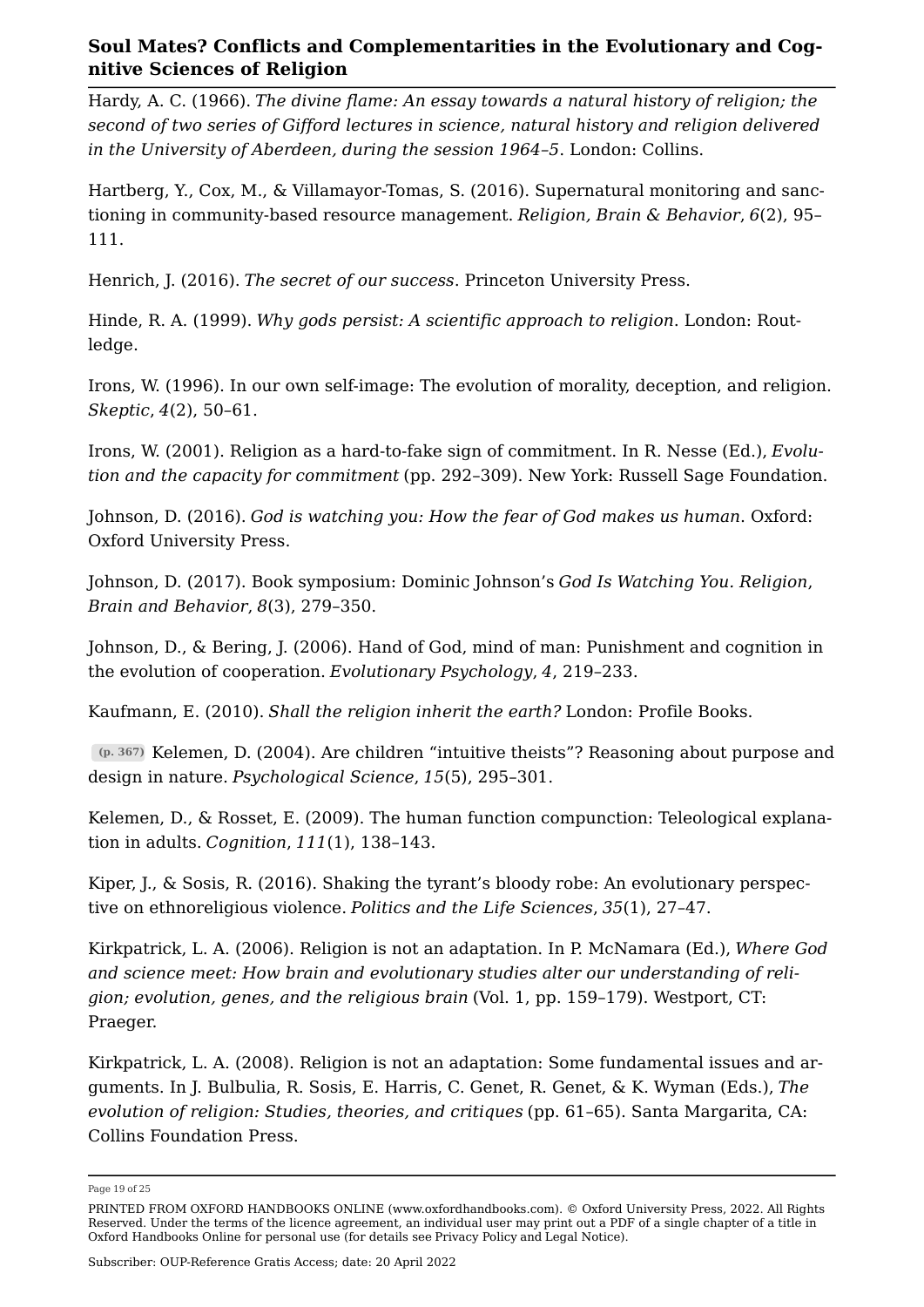<span id="page-19-15"></span>Klass, M. (1995). *Ordered universes: Approaches to the anthropology of religion*. Boulder, CO: Westview Press.

<span id="page-19-8"></span>Krebs, J. R., & Davies, N. B. (1993). *An introduction to behavioral ecology*. London: Blackwell Science.

<span id="page-19-13"></span>Liénard, P., & Boyer, P. (2006). Whence collective rituals? A cultural selection model of ritualized behavior. *American Anthropologist*, *108*(4), 814–827.

<span id="page-19-14"></span>McCauley, R. N., & Lawson, E.T. (2002). *Bringing ritual to mind: Psychological foundations of cultural forms*. Cambridge, UK: Cambridge University Press.

<span id="page-19-12"></span>McCauley, R. N. (2011). *Why religion is natural, and science is not*. New York: Oxford University Press.

<span id="page-19-11"></span>McCauley, R. N. (2013). Book symposium: Robert McCauley's "Why religion is natural and science is not." *Religion, Brain & Behavior*, *3*(2), 119–182.

<span id="page-19-10"></span>McNamara, R. A., Norenzayan, A., & Henrich, J. (2016). Supernatural punishment, ingroup biases, and material insecurity: experiments and ethnography from Yasawa, Fiji. *Religion, Brain & Behavior*, *6*(1), 34–55.

<span id="page-19-0"></span>Norenzayan, A. (2013). *Big Gods: How religion transformed cooperation and conflict*. Princeton, NJ: Princeton University Press.

<span id="page-19-9"></span>Norenzayan, A. (2015). Book symposium on Big Gods by Ara Norenzayan. *Religion, Brain & Behavior*, *5*(4), 266–342.

<span id="page-19-6"></span>Norenzayan, A., & Shariff, A. F. (2008). The origin and evolution of religious prosociality. *Science*, *322*(5898), 58–62.

<span id="page-19-1"></span>Premack, D., & Woodruff, G. (1978). Does the chimpanzee have a theory of mind? *Behavioral and Brain Sciences*, *1*(4), 515–526.

<span id="page-19-4"></span>Power, E. A. (2017a). Discerning devotion: Testing the signaling theory of religion. *Evolution and Human Behavior*, *38*(1), 82–91.

<span id="page-19-5"></span>Power, E. A. (2017b). Social support networks and religiosity in rural South India. *Nature Human Behaviour*, *1*(3), Article 0057.

<span id="page-19-2"></span>Purzycki, B. G. (2013). The minds of Gods: A comparative study of supernatural agency. *Cognition*, *129*(1), 163–179.

<span id="page-19-3"></span>Purzycki, B. G. (2016). The evolution of Gods' minds in the Tyva Republic. *Current Anthropology*, *57*(S13), S88–S104.

<span id="page-19-7"></span>Purzycki, B. G., & Arakchaa, T. (2013). Ritual behavior and trust in the Tyva Republic. *Current Anthropology*, *54*(3), 381–388.

Page 20 of 25

PRINTED FROM OXFORD HANDBOOKS ONLINE (www.oxfordhandbooks.com). © Oxford University Press, 2022. All Rights Reserved. Under the terms of the licence agreement, an individual user may print out a PDF of a single chapter of a title in Oxford Handbooks Online for personal use (for details see [Privacy Policy](https://global.oup.com/privacy) and [Legal Notice\)](https://www.oxfordhandbooks.com/page/legal-notice).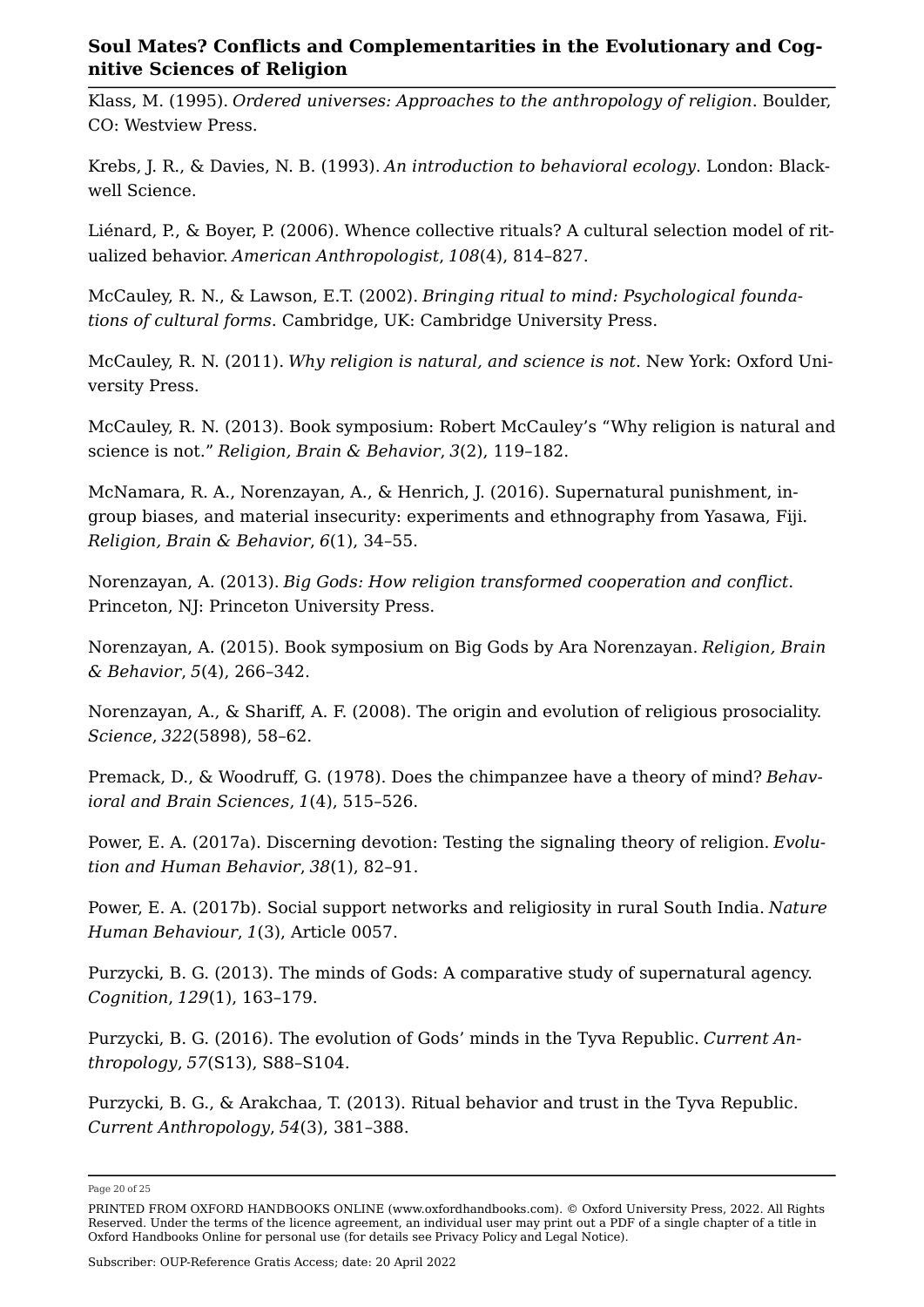<span id="page-20-3"></span>**(p. 368)** Purzycki, B. G., Finkel, D. N., Shaver, J., Wales, N., Cohen, A. B., & Sosis, R. (2012). What does God know? Supernatural agents' access to socially strategic and non‐ strategic information. *Cognitive Science*, *36*(5), 846–869.

<span id="page-20-11"></span>Purzycki, B. G., & Sosis, R. (2009). The religious system as adaptive: Cognitive Flexibility, Public Displays, and Acceptance. In E. Voland & W. Schiefenhövel (Eds.), *The biological evolution of religious mind and behavior* (pp. 243–256). Dordrecht: Springer

<span id="page-20-12"></span>Purzycki, B. G., & Sosis, R. (2010). Religious concepts as necessary components of the adaptive religious system. In U. Frey (Ed.), *The nature of God: Evolution and religion* (pp. 37–59). Marburg: Tectum.

Purzycki, B. G., & Sosis, R. (2013). The extended religious phenotype and the adaptive coupling of ritual and belief. *Israel Journal for Ecology and Evolution*, *59*(2): 99–108.

<span id="page-20-13"></span>Purzycki, B. G., & Willard, A. K. (2016). MCI theory: A critical discussion. *Religion, Brain & Behavior*, *6*(3), 207–248.

<span id="page-20-4"></span>Rappaport, R. A. (1999). *Ritual and religion in the making of humanity*. Cambridge, UK: Cambridge University Press.

<span id="page-20-0"></span>Reynolds, V., & Tanner, R. E. (1983). *The biology of religion*. London: Longman.

<span id="page-20-1"></span>Reynolds, V., & Tanner, R. E. (1995). *The social ecology of religion*. Oxford: Oxford University Press.

<span id="page-20-8"></span>Richerson, P., & Boyd, R. (2005). *Not by genes alone*. Chicago: University of Chicago Press.

<span id="page-20-5"></span>Ruffle, B. J., & Sosis, R. (2007). Does it pay to pray? Costly rituals and cooperation. *B.E. Press of Economic Policy and Analysis*, *7*(1), 1–35.

<span id="page-20-9"></span>Schloss, J. P., & Murray, M. J. (2011). Evolutionary accounts of belief in supernatural punishment: A critical review. *Religion, Brain & Behavior*, *1*(1), 46–99.

<span id="page-20-10"></span>Shariff, A., & Norenzayan, A. (2007). God is watching you: Priming God concepts increases prosocial behavior in an anonymous economic game. *Psychological Science*, *18*(9), 803–809.

<span id="page-20-2"></span>Shaver, J. H. (2015). The evolution of stratification in Fijian ritual participation. *Religion, Brain & Behavior*, *2*, 101–117.

<span id="page-20-6"></span>Shaver, J. H. (2017). Why and how do some religious individuals, and some religious groups, achieve higher relative fertility? *Religion, Brain & Behavior*, *7*(4), 324–327.

<span id="page-20-7"></span>Shaver, J. H., Power, E., Purzycki, B., Watts, J., Sear, R., Shenk, M., Sosis, R., Bulbulia, J. (2020). Church attendance and alloparenting: An analysis of fertility, social support, and

Page 21 of 25

PRINTED FROM OXFORD HANDBOOKS ONLINE (www.oxfordhandbooks.com). © Oxford University Press, 2022. All Rights Reserved. Under the terms of the licence agreement, an individual user may print out a PDF of a single chapter of a title in Oxford Handbooks Online for personal use (for details see [Privacy Policy](https://global.oup.com/privacy) and [Legal Notice\)](https://www.oxfordhandbooks.com/page/legal-notice).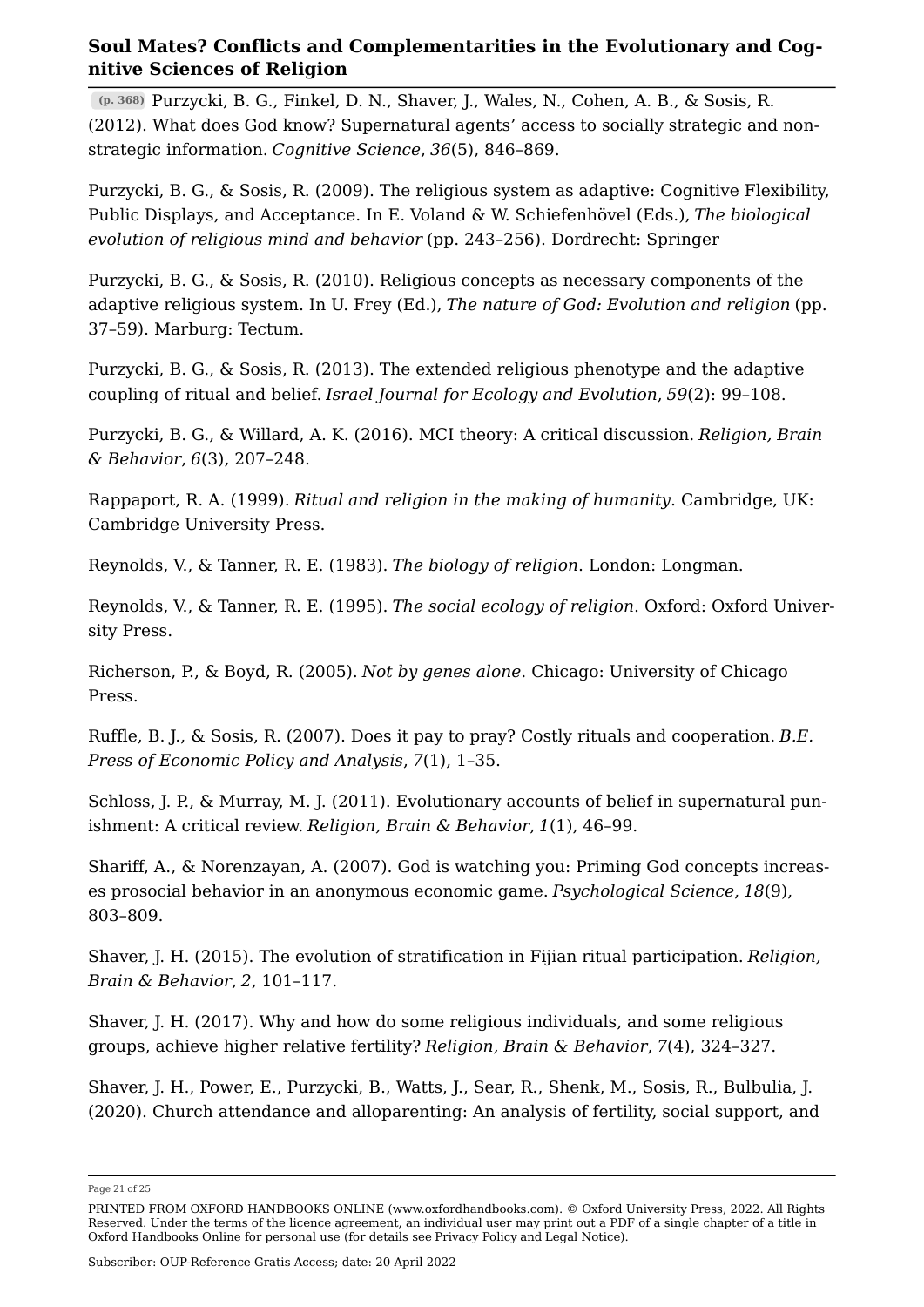child development among English mothers. *Philosophical Transactions of the Royal Society B*, *375*, Article 20190428.

<span id="page-21-2"></span>Shaver, J. H., Purzycki, B. G., & Sosis, R. (2016). Evolutionary theory in the study of religion. In M. Stausberg and S. Engler (Eds.), *The Oxford handbook of the study of religion* (pp. 124–136). Oxford: Oxford University Press.

<span id="page-21-5"></span>Shaver, J. H., Sibley, C., Sosis, R., Galbraith, D., & Bulbulia, J. (2019). Alloparenting and religious fertility: A test of the religious alloparenting hypothesis. *Evolution and Human Behavior, 40*, 315–324.

<span id="page-21-0"></span>Shaver, J. H., & Sosis, R. (2014). How does male ritual behavior vary across the lifespan? *Human Nature*, *25*(1), 136–160.

<span id="page-21-3"></span>Slone, D. J. (2008). The attraction of religion: A sexual selectionist account. In J. Bulbulia, R. Sosis, E. Harris, C. Genet, R. Genet, & K. Wyman (Eds.), *The evolution of religion: Studies, theories, and critiques* (pp. 181–187). Santa Margarita, CA: Collins Foundation.

<span id="page-21-1"></span>Smith, E. A. (2000). Three styles in the evolutionary study of human behavior. In L. Cronk, W. Irons, & N. Chagnon (Eds.), *Human behavior and adaptation: An anthropological perspective* (pp. 27–46). Hawthorne, NY: Aldine de Gruyter.

<span id="page-21-4"></span>**(p. 369)** Soler, M. (2012). Costly signaling, ritual and cooperation: Evidence from Candomblé, an Afro-Brazilian religion. *Evolution and Human Behavior*, *33*(4), 346–356.

<span id="page-21-7"></span>Sosis, R. (2003). Why aren't we all Hutterites? Costly signaling theory and religion. *Human Nature*, *14*, 91–127.

<span id="page-21-8"></span>Sosis, R. (2009). The adaptationist-byproduct debate on the evolution of religion: Five misunderstandings of the adaptationist program. *Journal of Cognition and Culture*, *9*(3), 315–332.

<span id="page-21-9"></span>Sosis, R. (2016). Religions as complex adaptive systems. In N. Clements (Ed.) *Mental religion*: *The brain, cognition, and culture* (pp. 219–236). Farmington Hills, MI: Macmillan.

<span id="page-21-6"></span>Sosis, R. (2017). The road not taken: Possible paths for the cognitive science of religion. In L. Martin & D. Wiebe (Eds.), *Religion explained? The cognitive science of religion after 25 years* (pp. 155–167). London: Bloomsbury Press.

<span id="page-21-10"></span>Sosis, R. (2019). The building blocks of religious systems: Approaching religion as a complex system. In G. Y. Georgiev, J. M. Smart, C. L. Flores Martinez, & M. Price (Eds.), *Evolution, development and complexity: Multiscale models of complex adaptive systems* (pp. 421–449). New York: Springer.

<span id="page-21-11"></span>Sosis, R. (2020). Four advantages of a systemic approach to religion. *Archive for the Psychology of Religion*, *42*, 142–157.

Page 22 of 25

PRINTED FROM OXFORD HANDBOOKS ONLINE (www.oxfordhandbooks.com). © Oxford University Press, 2022. All Rights Reserved. Under the terms of the licence agreement, an individual user may print out a PDF of a single chapter of a title in Oxford Handbooks Online for personal use (for details see [Privacy Policy](https://global.oup.com/privacy) and [Legal Notice\)](https://www.oxfordhandbooks.com/page/legal-notice).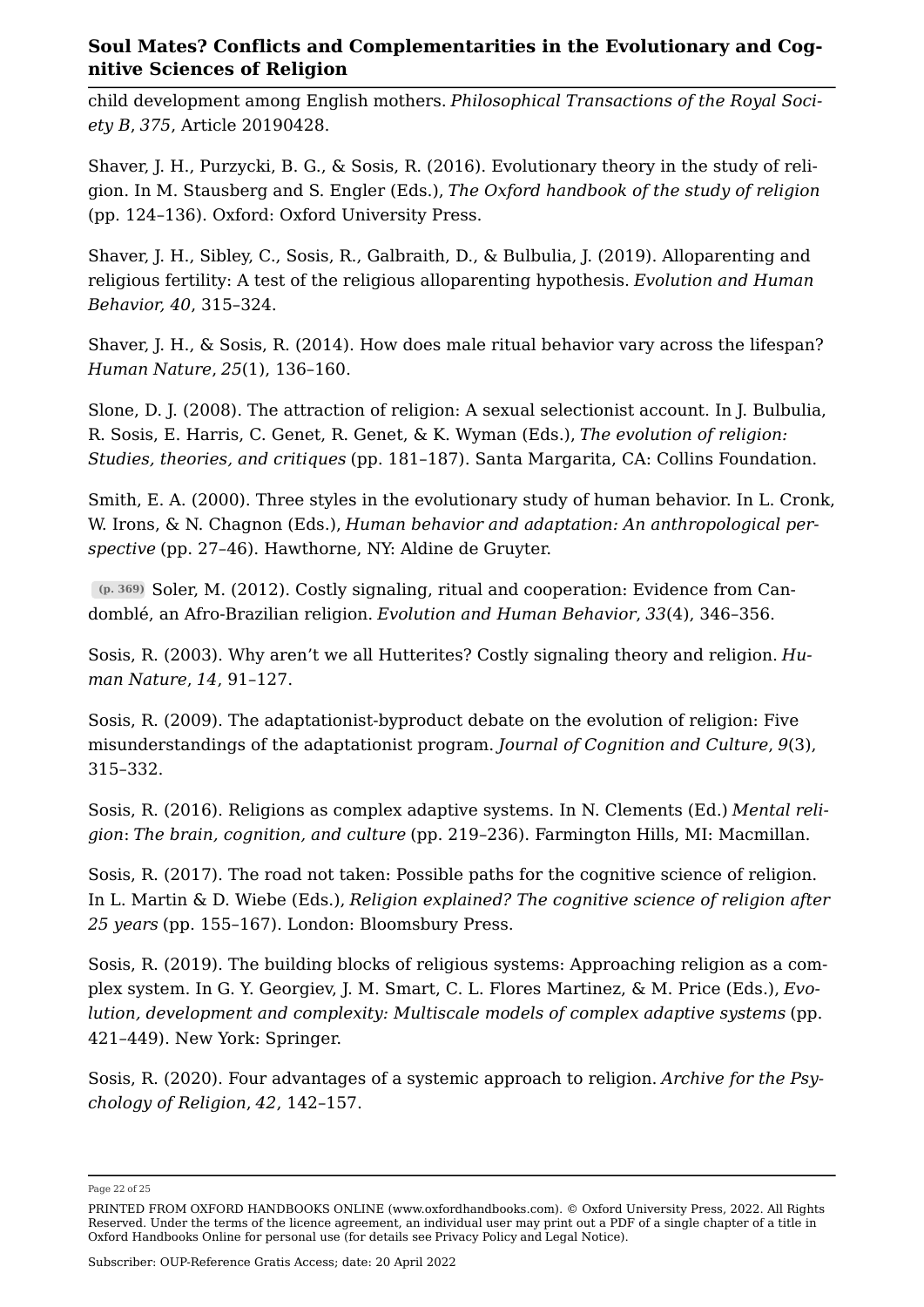<span id="page-22-10"></span>Sosis, R., & Alcorta, C. (2003). Signaling, solidarity and the sacred: The evolution of religious behavior. *Evolutionary Anthropology*, *12*, 264–274.

<span id="page-22-3"></span>Sosis, R., & Bressler, E. (2003). Cooperation and commune longevity: A test of the costly signaling theory of religion. *Cross-Cultural Research, 37*, 211–239.

<span id="page-22-2"></span>Sosis, R., & Bulbulia, J. (2011). The behavioral ecology of religion: The benefits and costs of one evolutionary approach. *Religion*, *41*(3), 341–362.

<span id="page-22-12"></span>Sosis, R., & Kiper, J. (2014). Religion is more than belief: What evolutionary theories of religion tell us about religious commitment. In M. Bergmann and P. Kain (Eds.) *Challenges to Religion and Morality: Disagreements and Evolution*, (pp. 256–276). New York: Oxford University.

<span id="page-22-11"></span>Sosis, R., & Kiper, J. (2018). Sacred versus secular values: Cognitive and evolutionary sciences of religion and religious freedom. In T. S. Shah & J. Friedman (Eds.), *Homo religiosus? Exploring the roots of religion and religious freedom in human experience* (pp. 89– 119). Cambridge, UK: Cambridge University Press.

<span id="page-22-4"></span>Sosis, R., Kress, H., & Boster, J. (2007). Scars for war: Evaluating alternative signaling explanations for cross-cultural variance in ritual costs. *Evolution and Human Behavior*, *28*(4), 234–247.

<span id="page-22-5"></span>Sosis, R., & Ruffle, B. (2003). Religious ritual and cooperation: Testing for a relationship on Israeli religious and secular kibbutzim. *Current Anthropology*, *44*, 713–722.

<span id="page-22-0"></span>Sperber, D. (1985). Anthropology and psychology: Towards an epidemiology of representations. *Man*, *25*, 73–89.

<span id="page-22-6"></span>Strassmann, B. I. (1992). The function of menstrual taboos among the Dogon: Defense against cuckoldry? *Human Nature*, *3*(2), 89–131.

<span id="page-22-7"></span>Strassmann, B. I. (1996). Menstrual hut visits by Dogon women: A hormonal test distinguishes deceit from honest signaling. *Behavioral Ecology*, *7*(3), 304–315.

<span id="page-22-8"></span>Strassmann, B. I., Kurapati, N. T., Hug, B. F., Burke, E. E., Gillespie, B. W., Karafet, T. M., & Hammer, M. F. (2012). Religion as a means to assure paternity. *Proceedings of the National Academy of Sciences*, *109*(25), 9781–9785.

<span id="page-22-13"></span>Taves, A. (2009). *Religious experience reconsidered: A building-block approach to the study of religion and other special things*. Princeton, NJ: Princeton University Press.

<span id="page-22-9"></span>**(p. 370)** Tinbergen, N. (1963). On aims and methods of ethology. *Zeitschrift für Tierpsychologie*, *20*(4), 410–433.

<span id="page-22-1"></span>Tooby, J., & Cosmides, L. (1992). The psychological foundations of culture. In J. Barkow, L. Cosmides, & J. Tooby (Eds.), *The adapted mind: Evolutionary psychology and the generation of culture* (pp. 19–136). New York: Oxford University Press.

Page 23 of 25

PRINTED FROM OXFORD HANDBOOKS ONLINE (www.oxfordhandbooks.com). © Oxford University Press, 2022. All Rights Reserved. Under the terms of the licence agreement, an individual user may print out a PDF of a single chapter of a title in Oxford Handbooks Online for personal use (for details see [Privacy Policy](https://global.oup.com/privacy) and [Legal Notice\)](https://www.oxfordhandbooks.com/page/legal-notice).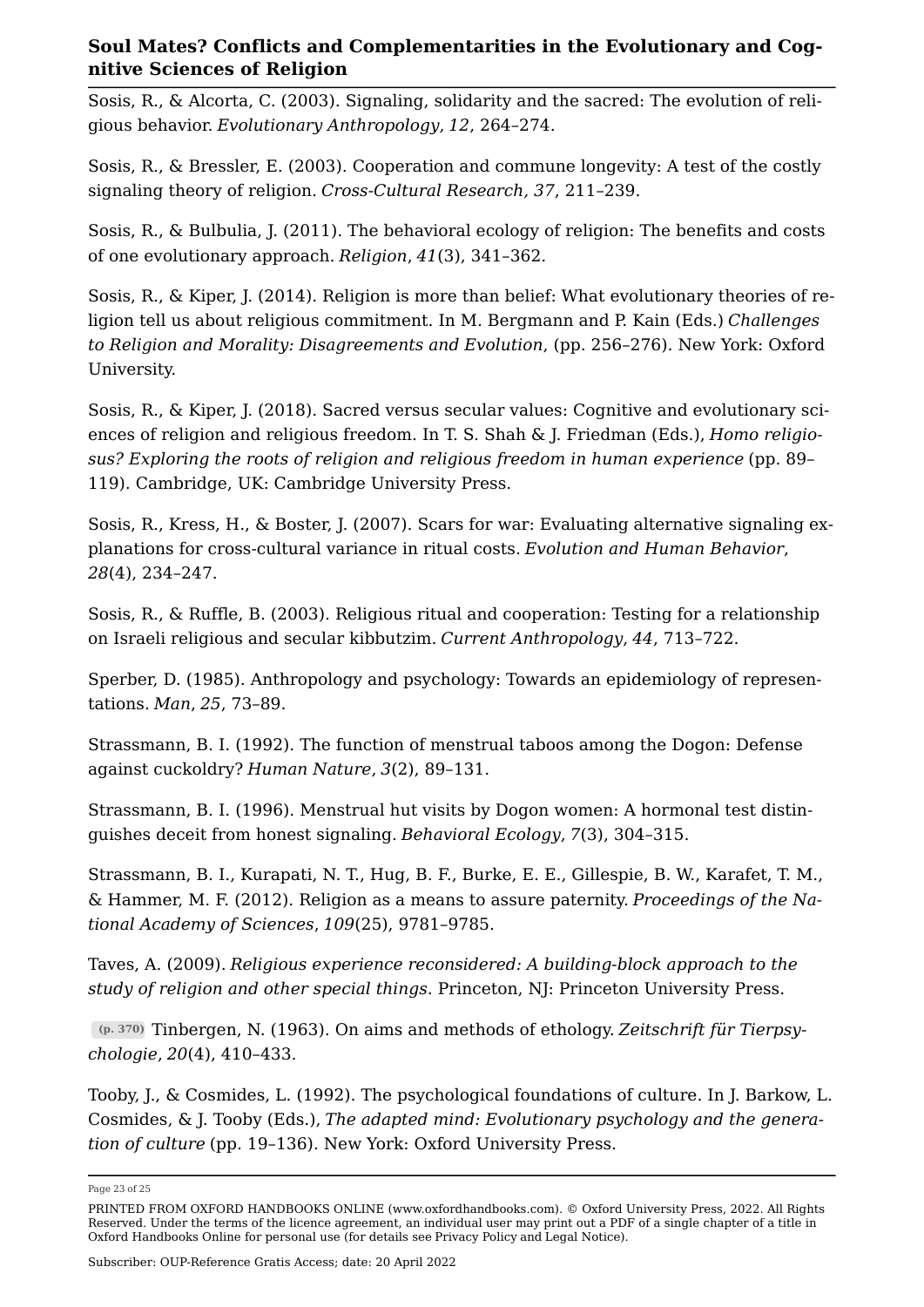<span id="page-23-3"></span>Van Leeuwen, N., & van Elk, M. (2018). Seeking the supernatural: The interactive religious experience model. *Religion, Brain & Behavior*, *9*(3), 221–251.

<span id="page-23-5"></span>Watts, J., Greenhill, S. J., Atkinson, Q. D., Currie, T. E., Bulbulia, J., & Gray, R. D. (2015). Broad supernatural punishment but not moralizing high gods precede the evolution of political complexity in Austronesia. *Proceedings of the Royal Society B: Biological Sciences*, *282*(1804), Article 20142556.

<span id="page-23-6"></span>Watts, J., Sheehan, O., Atkinson, Q. D., Bulbulia, J., & Gray, R. D. (2016). Ritual human sacrifice promoted and sustained the evolution of stratified societies. *Nature*, *532*(7598), 228.

Weeden, J., Cohen, A. B., & Kenrick, D. T. (2008). Religious attendance as reproductive support. *Evolution and Human Behavior*, *29*(5), 327–334.

<span id="page-23-7"></span>Whitehouse, H. (2004). *Modes of religiosity: A cognitive theory of religious transmission*. Walnut Creek, CA: Alta Mira Press.

<span id="page-23-8"></span>Wiebe, D. (2008). Does talk about the evolution of religion make sense? In J. Bulbulia, R. Sosis, E. Harris, C. Genet, R. Genet, & K. Wyman (Eds.), *The evolution of religion: Studies, theories, and critiques* (pp. 339–346). Santa Margarita, CA: Collins Foundation Press.

<span id="page-23-2"></span>Wildman, W. J., & Sosis, R. (2011). Stability of groups with costly beliefs and practices. *Journal of Artificial Societies and Social Simulation*, *14*(3), 6.

<span id="page-23-4"></span>Williams, G. (1966). *Adaptation and natural selection*. Princeton, NJ: Princeton University Press.

<span id="page-23-1"></span>Wilson, D. S. (2002). *Darwin's cathedral: Evolution, religion, and the nature of society*. Chicago: University of Chicago Press.

<span id="page-23-0"></span>Wilson, E. O. (1978). *On human nature*. Cambridge, MA: Harvard University Press.

Wood, C., & Sosis, R. (2019). *Simulating religions as adaptive systems*. In S. Diallo, W. J. Wildman, F. L. Shults, & A. Tolk (Eds.), *Human simulation: Perspectives, insights, and applications* (pp. 209–232). New York: Springer.

#### **Richard Sosis**

Richard Sosis is James Barnett Professor of Humanistic Anthropology at the University of Connecticut. His work has focused on the evolution of religion and cooperation, with particular interests in ritual, magic, religious reproductive decision-making, and the dynamics of religious systems. To explore these issues, he has conducted fieldwork with remote cooperative fishers in the Federated States of Micronesia and with various communities throughout Israel. He is cofounder and co-editor of the journal

Page 24 of 25

PRINTED FROM OXFORD HANDBOOKS ONLINE (www.oxfordhandbooks.com). © Oxford University Press, 2022. All Rights Reserved. Under the terms of the licence agreement, an individual user may print out a PDF of a single chapter of a title in Oxford Handbooks Online for personal use (for details see [Privacy Policy](https://global.oup.com/privacy) and [Legal Notice\)](https://www.oxfordhandbooks.com/page/legal-notice).